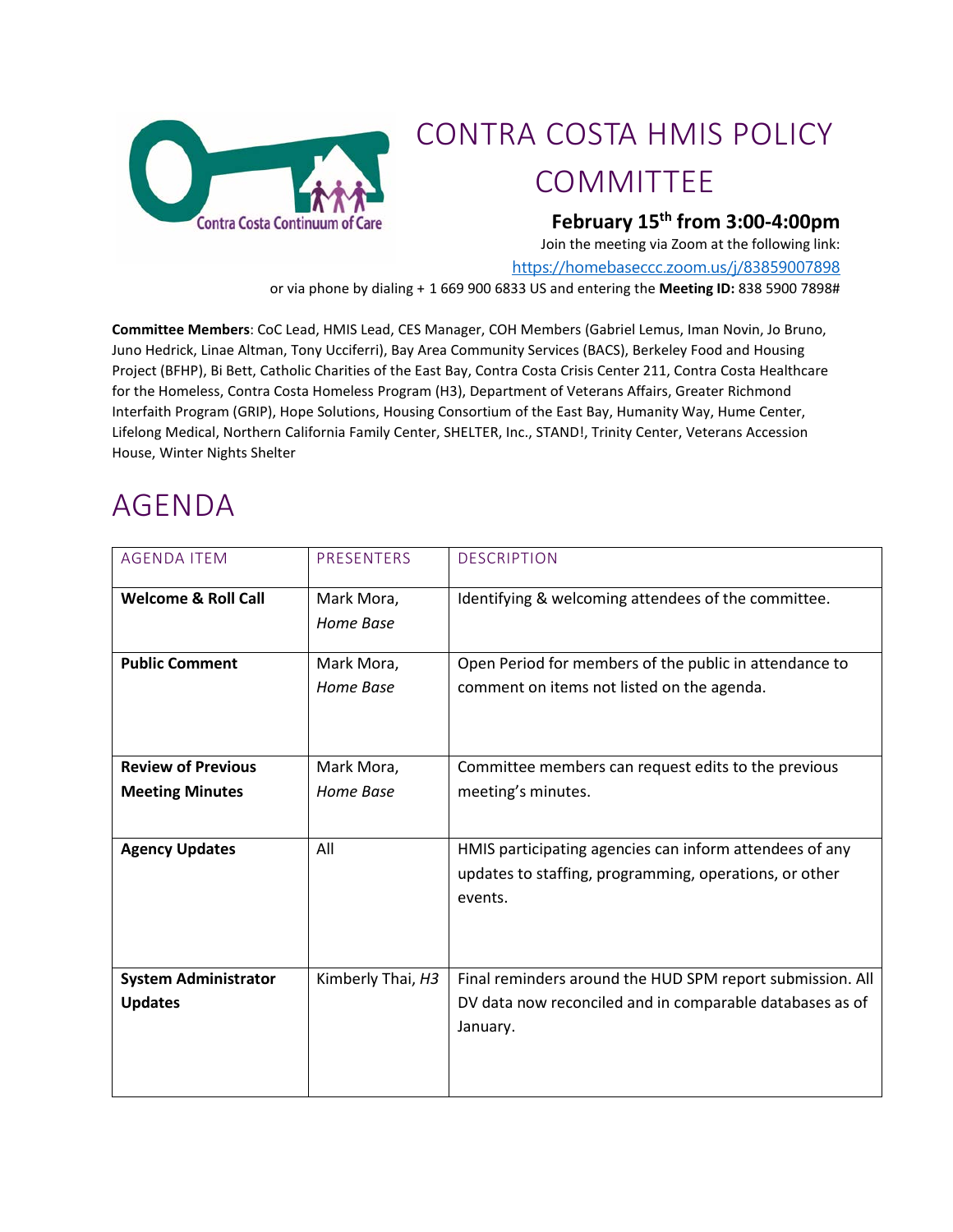| <b>Data Quality Reminders</b> | Tammy Stoicich,   | RED Team will be discussing the monthly data quality      |  |  |  |  |  |  |
|-------------------------------|-------------------|-----------------------------------------------------------|--|--|--|--|--|--|
|                               | H <sub>3</sub>    | reporting process. Will also provide a demonstration on   |  |  |  |  |  |  |
|                               |                   | how to clear exit information in HMIS.                    |  |  |  |  |  |  |
|                               | Torrie Carlson,   |                                                           |  |  |  |  |  |  |
|                               | H3                |                                                           |  |  |  |  |  |  |
| <b>Program Models and</b>     | Jamie Klinger, H3 | A brief intro/update on the Data Quality Monitoring Plan, |  |  |  |  |  |  |
| <b>Data Quality Projects</b>  | Shelby Ferguson,  | timeline, and how this ties into Performance Based        |  |  |  |  |  |  |
|                               | H <sub>3</sub>    | Contracting and Program Models. Requesting feedback.      |  |  |  |  |  |  |
|                               |                   |                                                           |  |  |  |  |  |  |
|                               |                   |                                                           |  |  |  |  |  |  |
| <b>PIT Count Updates</b>      | Jamie Klinger, H3 | Update on 2022 Point in Time Count planning.              |  |  |  |  |  |  |
|                               | Kimberly Thai, H3 |                                                           |  |  |  |  |  |  |
|                               |                   |                                                           |  |  |  |  |  |  |
|                               |                   |                                                           |  |  |  |  |  |  |
|                               |                   |                                                           |  |  |  |  |  |  |
| <b>Emergency Housing</b>      | Shelby Ferguson,  | Updates on EHV voucher allocation.                        |  |  |  |  |  |  |
| <b>Voucher Updates</b>        | H <sub>3</sub>    |                                                           |  |  |  |  |  |  |
|                               |                   |                                                           |  |  |  |  |  |  |
| Q&A                           | All               | Answer questions related to agenda items covered in the   |  |  |  |  |  |  |
|                               |                   | meeting or any other questions related to HMIS data entry |  |  |  |  |  |  |
|                               |                   | or processes.                                             |  |  |  |  |  |  |
|                               |                   |                                                           |  |  |  |  |  |  |

Next Meeting: February 15th from 3:00-4:00pm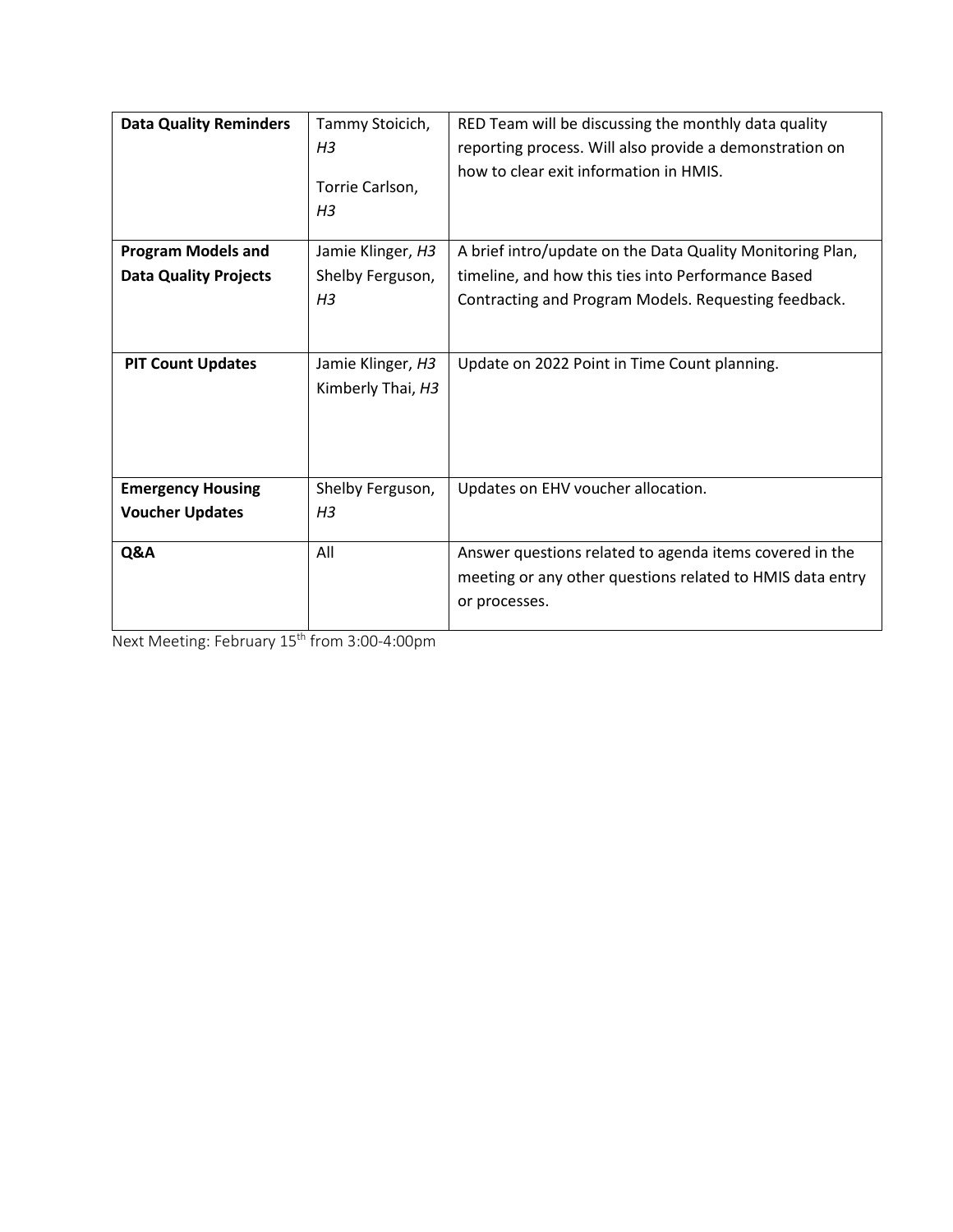

## HMIS POLICY COMMITTEE

Tuesday, February 15, 2022 from 3:00-4:00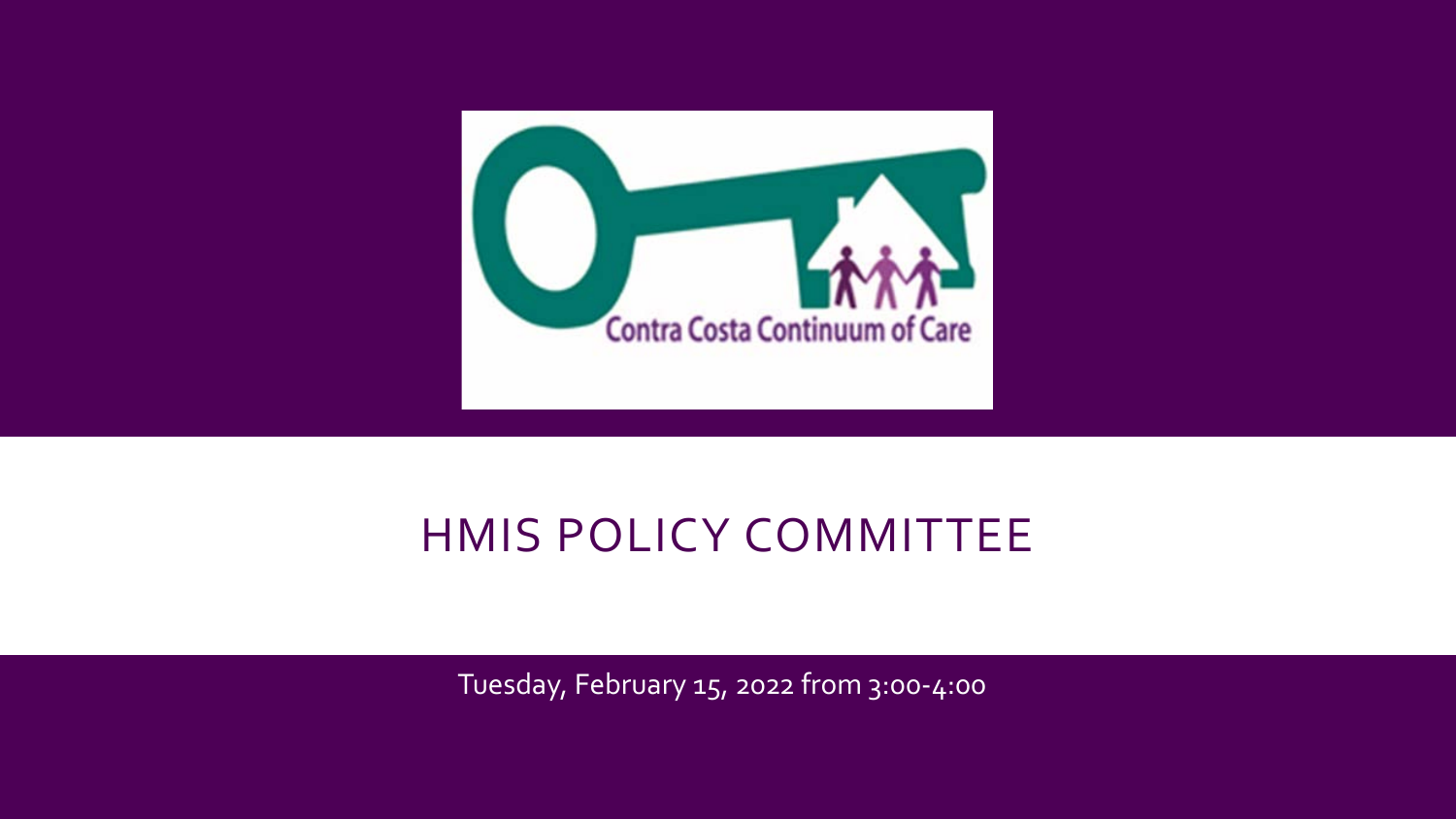# INTRODUCTIONS Mark Mora, *Homebase*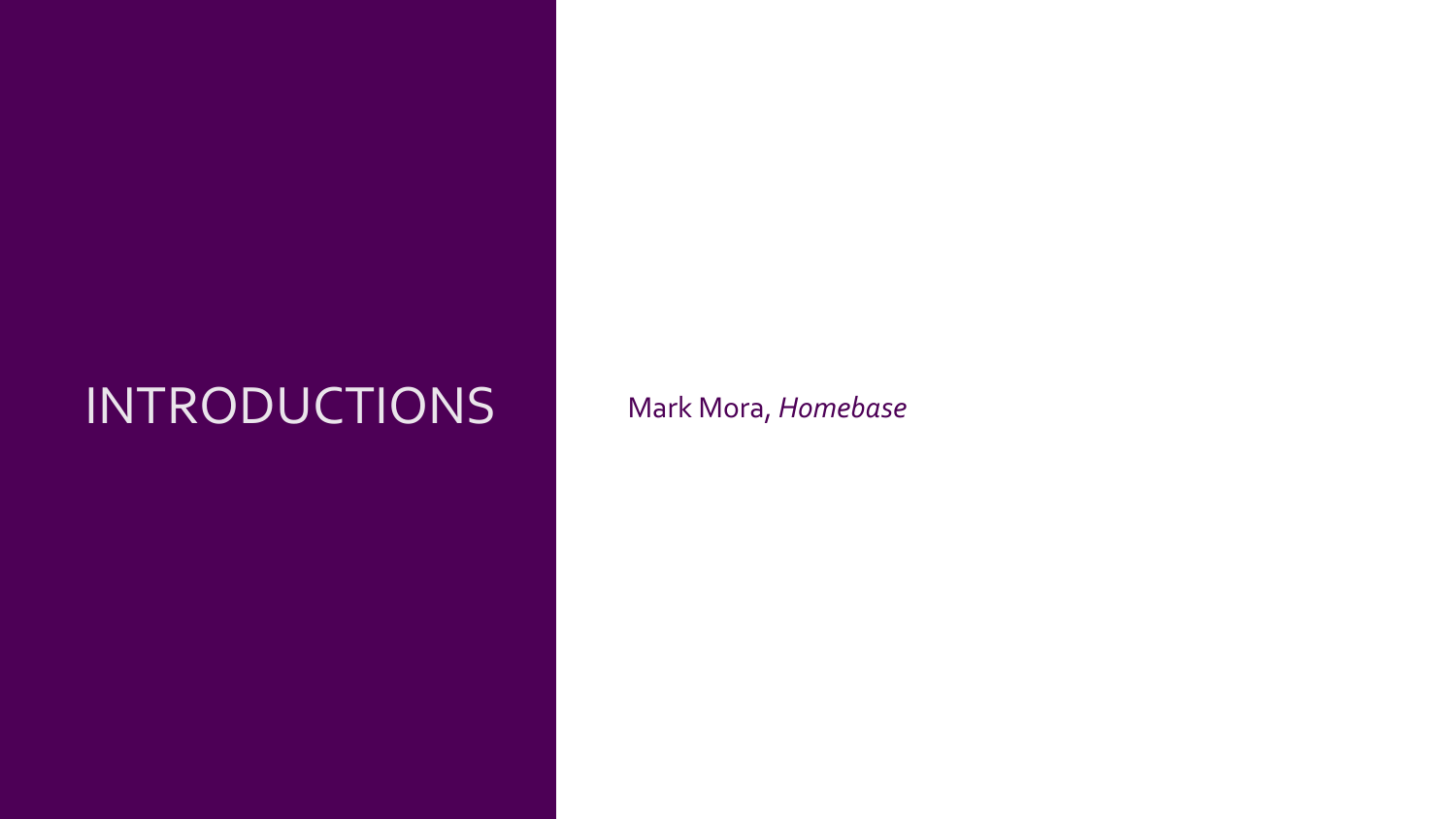## PUBLIC COMMENT Mark Mora, *Homebase*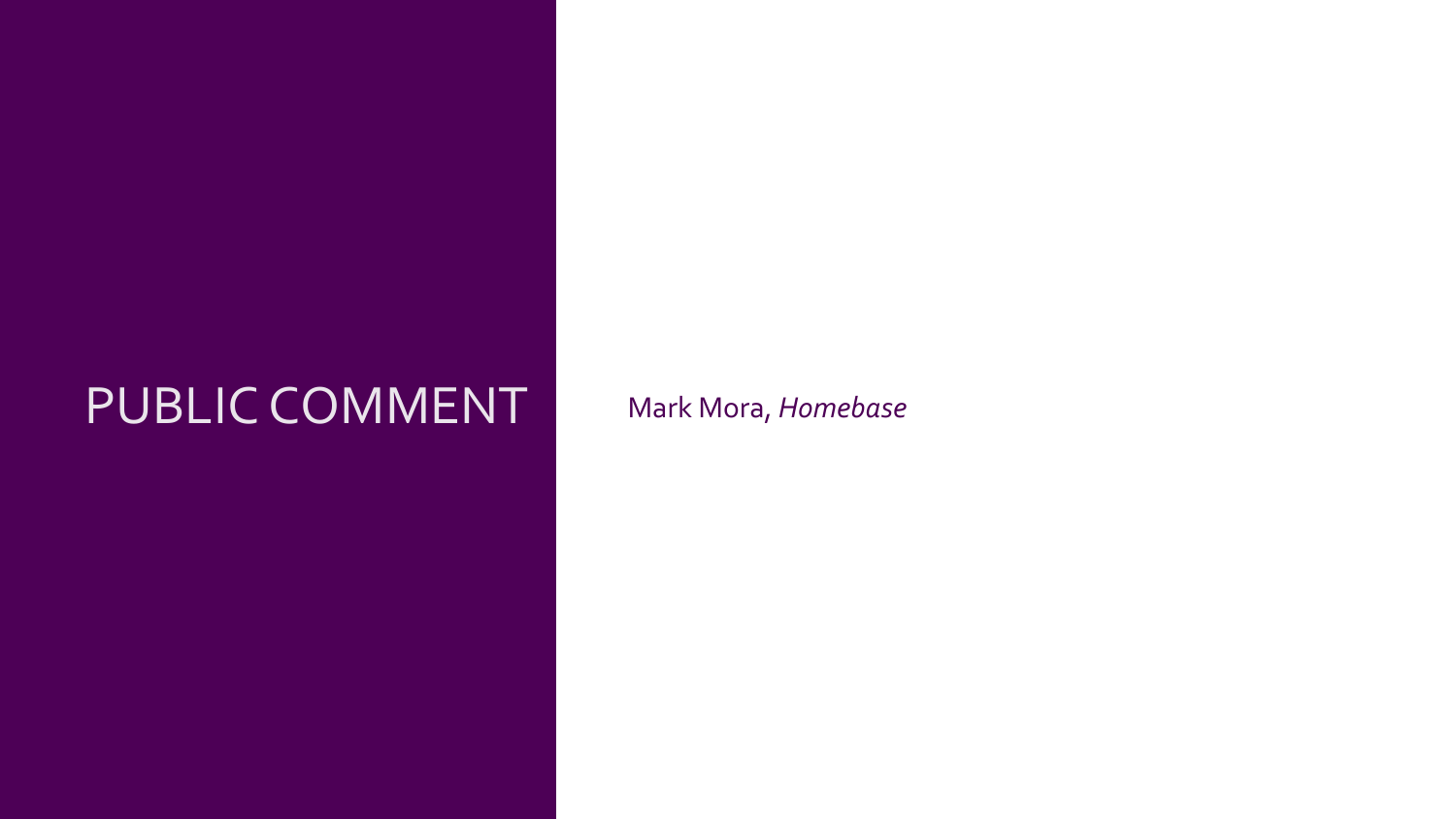## REVIEW OF **PREVIOUS** MEETING MINUTES

Mark Mora, *Homebase*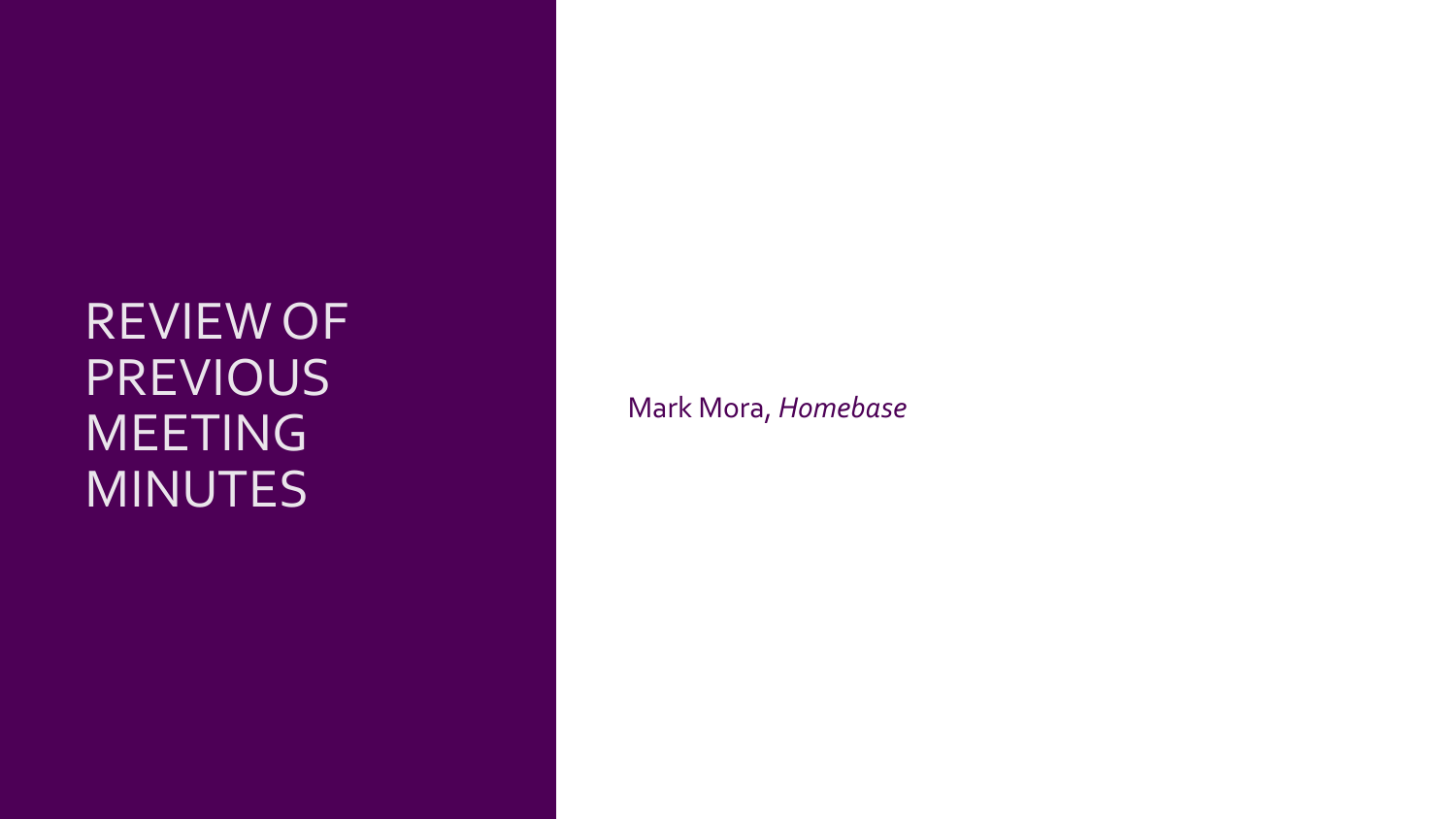# **AGENCY** THE CONSTRUCTION OF THE CONSTRUCTION OF THE CONSTRUCTION OF THE CONSTRUCTION OF THE CONSTRUCTION OF THE CONSTRUCTION OF THE CONSTRUCTION OF THE CONSTRUCTION OF THE CONSTRUCTION OF THE CONSTRUCTION OF THE CONSTRUCTION OF TH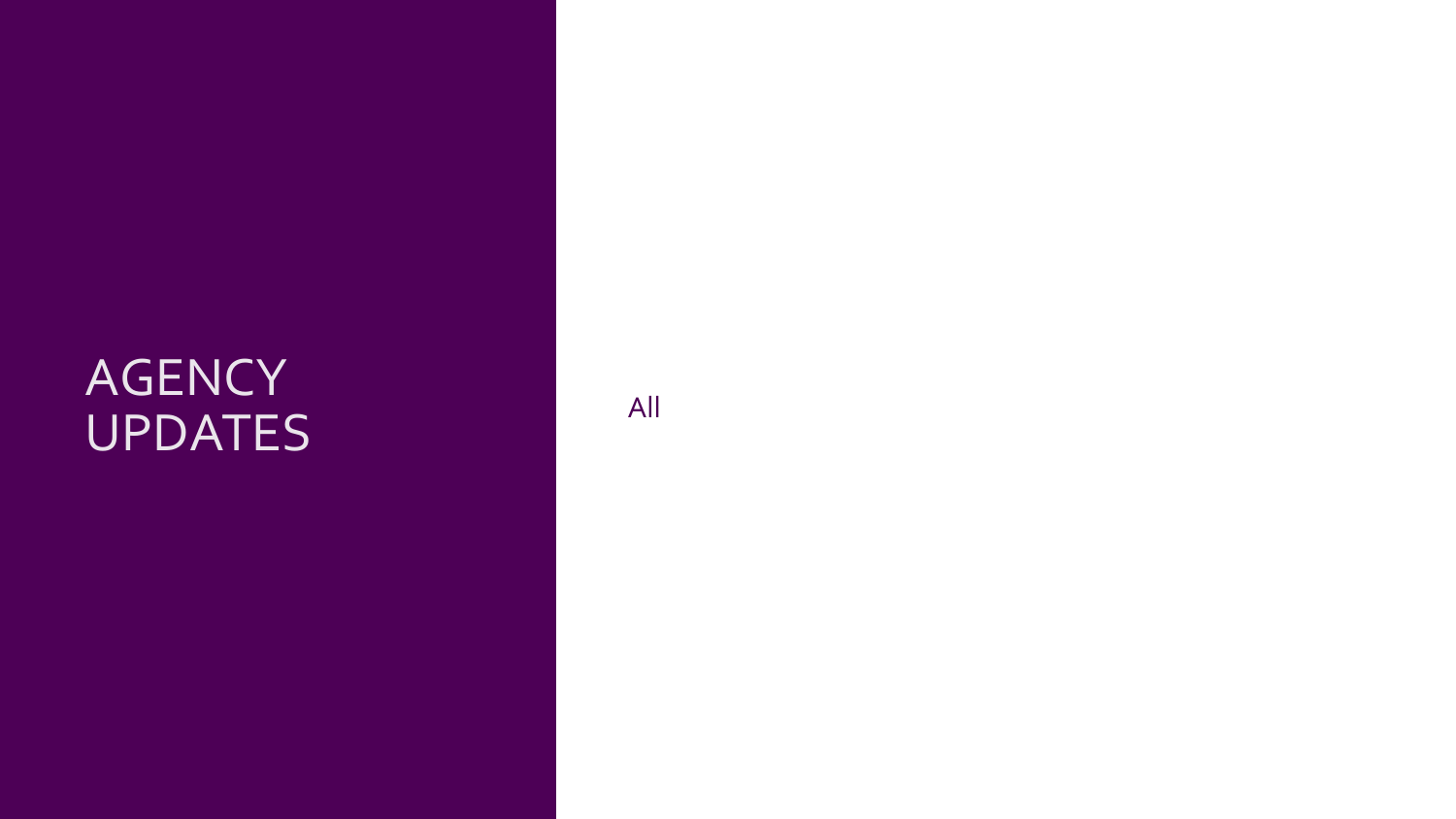## **SYSTEM** ADMINISTRATOR UPDATES

Kimberly Thai, *H3*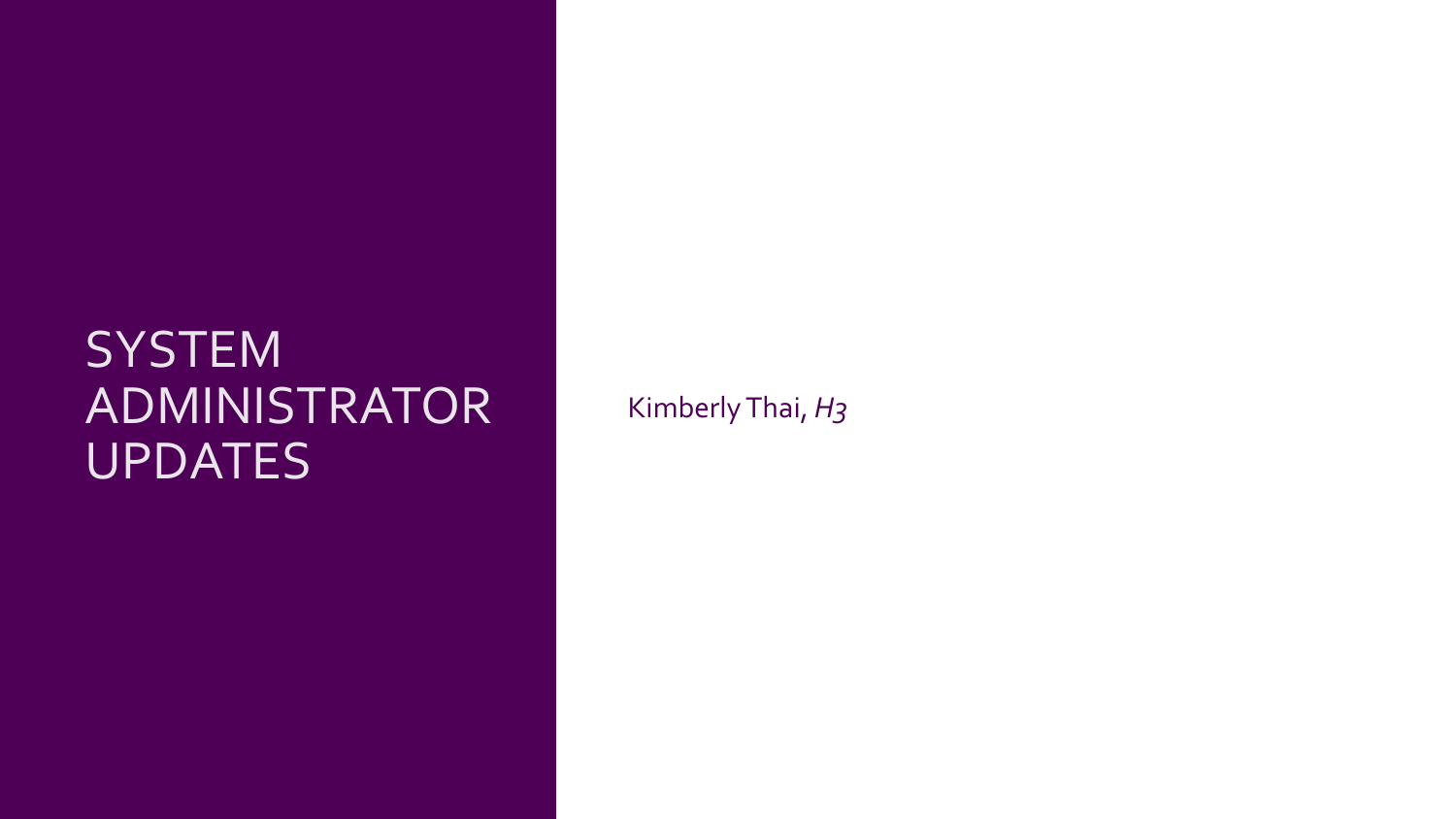### SYSTEM ADMINISTRATOR UPDATES

- **HUD SPM (Systemwide Performance Measures Report)**
	- Final reminder for annual assessment data clean-up
	- RED Team to provide an analysis after HUD submission
- **All DV data now reconciled and in comparable databases as of January**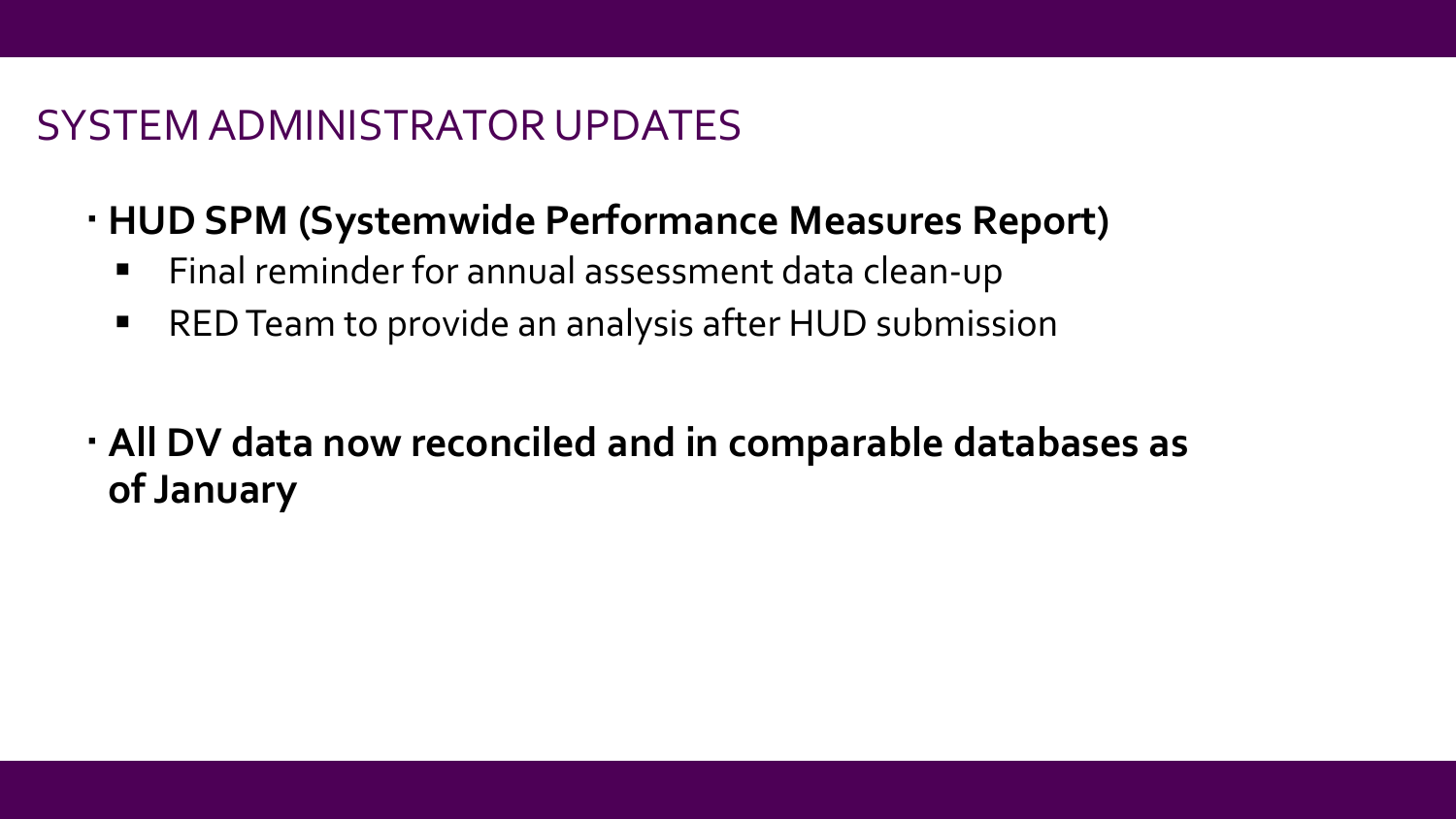## DATA QUALITY REMINDERS Tammy Stoicich, *H<sub>3</sub>*

Torrie Carlson, *H3*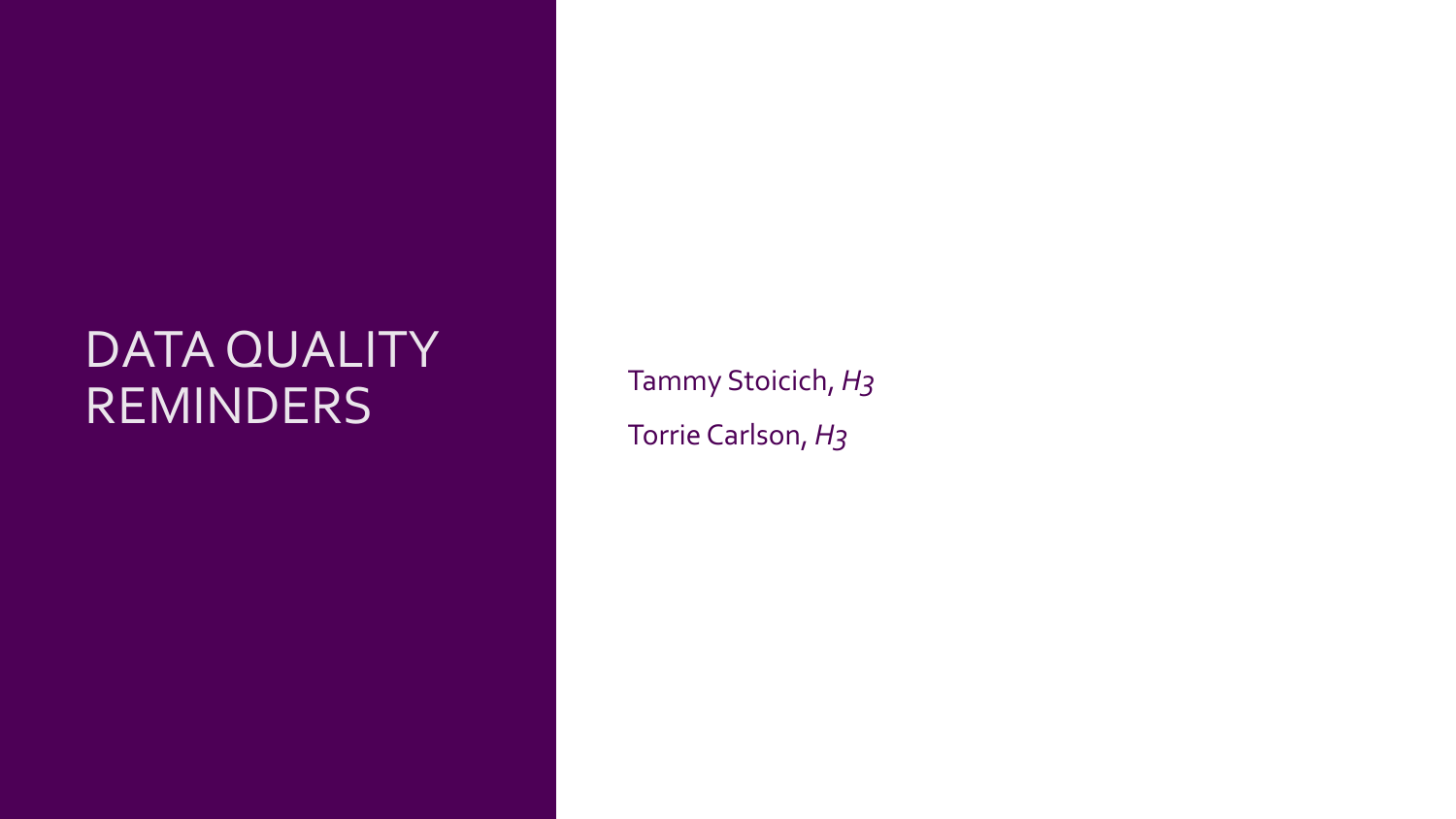### DATA QUALITY REMINDERS

- **- New Process for submitting the monthly Client Enrollment Report**
- An email reminder will be sent out to all AAs 2 weeks before the report is due.
- All reports should be sent to have deam acchealth.org from now on.
- If your report is late, an email will be sent to your agency requesting immediate submission
- All report progress will be tracked for compliance purposes
- There is a new user's guide to show you how to run the monthly enrollment report and tips for checking data quality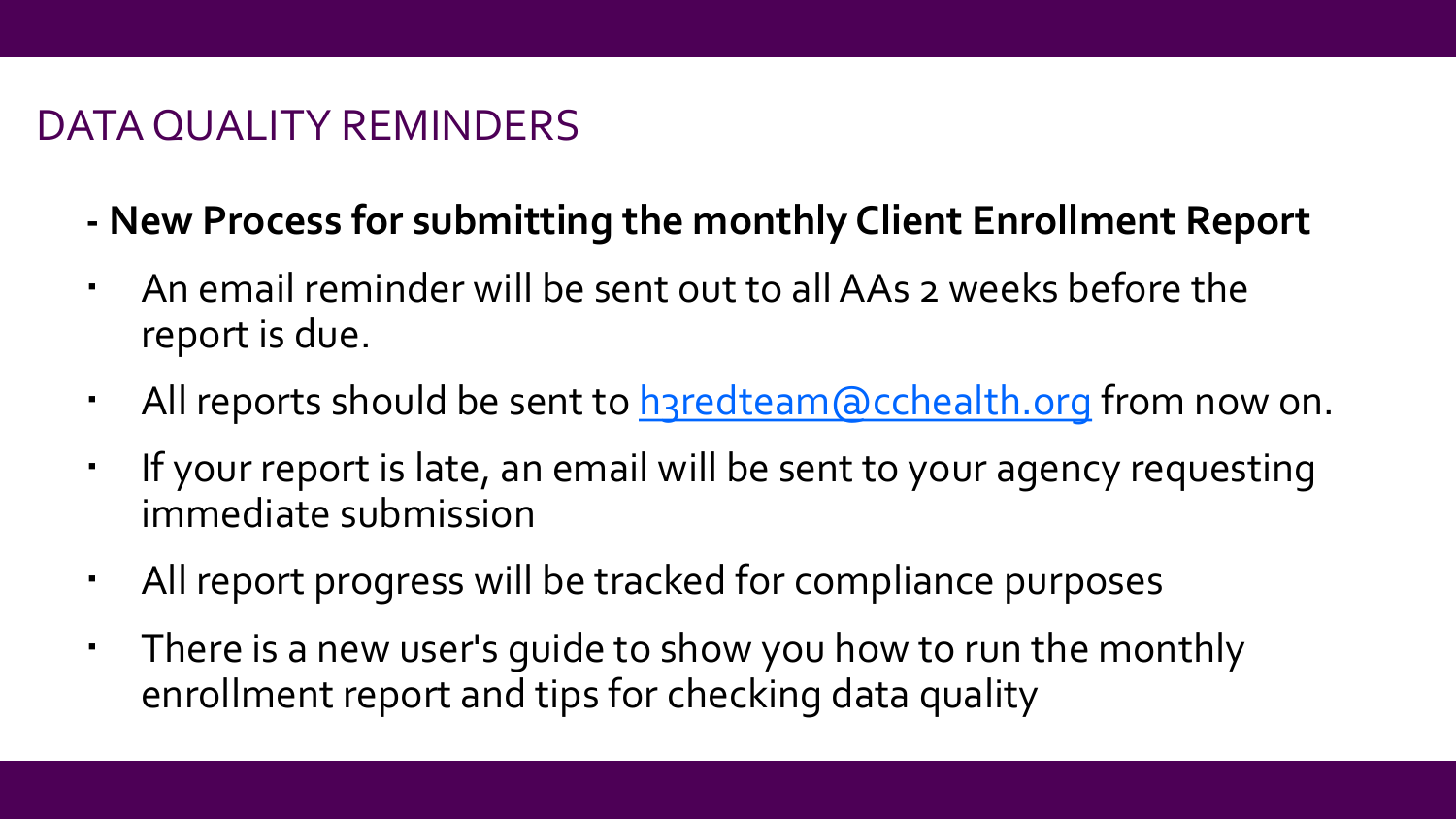## DATA QUALITY REMINDERS

- **- Checking data quality on the monthly Client Enrollment Report**
- Make sure living situation and housing status match and align with program eligibility

| <b>Residence Prior to Entry</b>                                                                                                                     | <b>Housing Status</b>    |
|-----------------------------------------------------------------------------------------------------------------------------------------------------|--------------------------|
| Place not meant for habitation (e.g., a vehicle, an<br>abandoned building, bus/train/subway station/airport or<br>anywhere outside)<br>$\mathbf{D}$ | Category 1 -<br>Homeless |

- Look for missing information in blank spaces
- Check for disconnected group members
- Check all entry and exit dates
- **Ensure services are up to date**
- Check for missing move-in dates
- Check discharge destination is accurate

|                               | <b>Active Client Caseload Report</b> |                             |     |                |                                                    |                    |                          |                 |                                |                            |                                              |
|-------------------------------|--------------------------------------|-----------------------------|-----|----------------|----------------------------------------------------|--------------------|--------------------------|-----------------|--------------------------------|----------------------------|----------------------------------------------|
|                               |                                      |                             |     |                |                                                    |                    |                          |                 |                                | Caseload Date: 09/30/2018  |                                              |
| Singles:<br><b>Client UID</b> | Client<br><b>Last Name</b>           | Client<br><b>Tiret</b> Name | Age | Intake<br>Date | <b>Housing Status</b>                              | Latest<br>VI Score | Latest<br><b>VI Date</b> | Move-In<br>Date | Date of Last<br><b>Service</b> | Days since<br>last service | Last<br><b>Service</b><br>Date + 180<br>days |
|                               |                                      |                             | 10  | 08/27/2018     | Category 1 - Homeless                              |                    |                          |                 |                                |                            |                                              |
|                               |                                      |                             | 44  | 09/10/2018     | Category 1 - Homeless                              | 6                  | 09/10/2018               |                 | 09/10/2018                     | $20-1$                     | 03/09/2019                                   |
|                               |                                      |                             | 49  | 09/19/2018     | Category 1 - Homeless                              |                    |                          |                 | 09/19/2018                     | 11                         | 03/18/2019                                   |
|                               |                                      |                             | 39  | 08/21/2018     | Category 1 - Homeless                              | 6                  | 08/24/2018               |                 | 08/24/2018                     | 37                         | 02/20/2019                                   |
|                               |                                      |                             | 30  | 06/27/2018     | Category 1 - Homeless                              | 14                 | 11/07/2017               |                 | 03/28/2018                     | 186                        | 09/24/2018                                   |
|                               |                                      |                             | 57  | 08/22/2018     | Category 1 - Homeless                              | 6                  | 05/01/2018               |                 |                                |                            |                                              |
|                               |                                      |                             | 21  | 07/30/2018     | Category 1 - Homeless                              | 7                  | 07/30/2018               |                 |                                |                            |                                              |
|                               |                                      |                             | 21  | 08/27/201      | Category 2 - At Imminent<br>risk of losing housing |                    |                          |                 | 08/27/2018                     | 34                         | 02/23/2019                                   |

| Move-In<br>Date | <b>Discharge Destination</b>                                                                                                                                                                              |
|-----------------|-----------------------------------------------------------------------------------------------------------------------------------------------------------------------------------------------------------|
|                 | Rental by client, with RRH or equivalent subsidy                                                                                                                                                          |
|                 | Place not meant for habitation (e.g., a vehicle, an abandoned building,<br>bus/train/subway station/airport or anywhere outside)<br>Place not meant for habitation (e.g., a vehicle an abandoned building |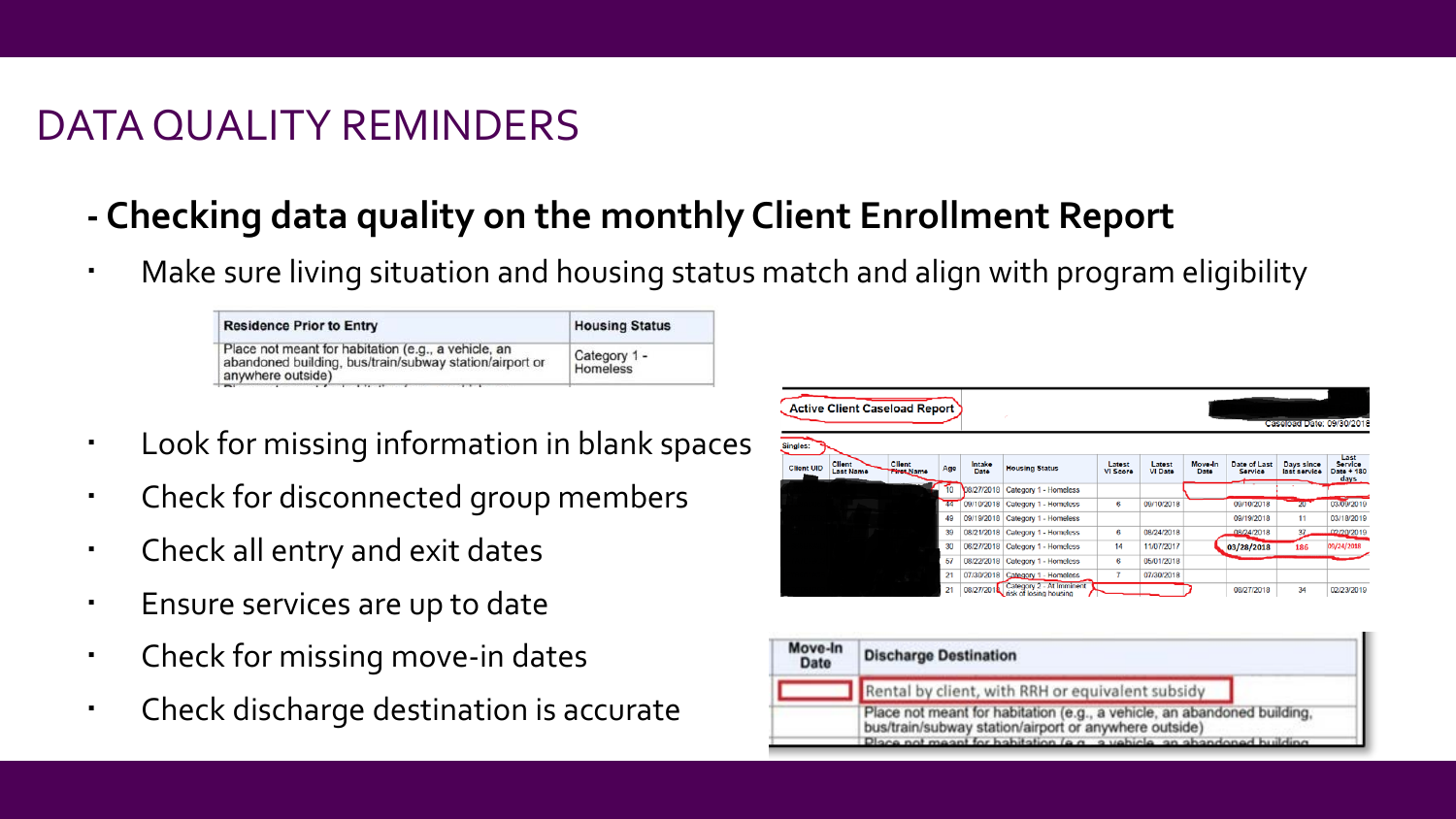### DATA QUALITY REMINDERS

**- How to clear an exit date and remove exit data (Demo)**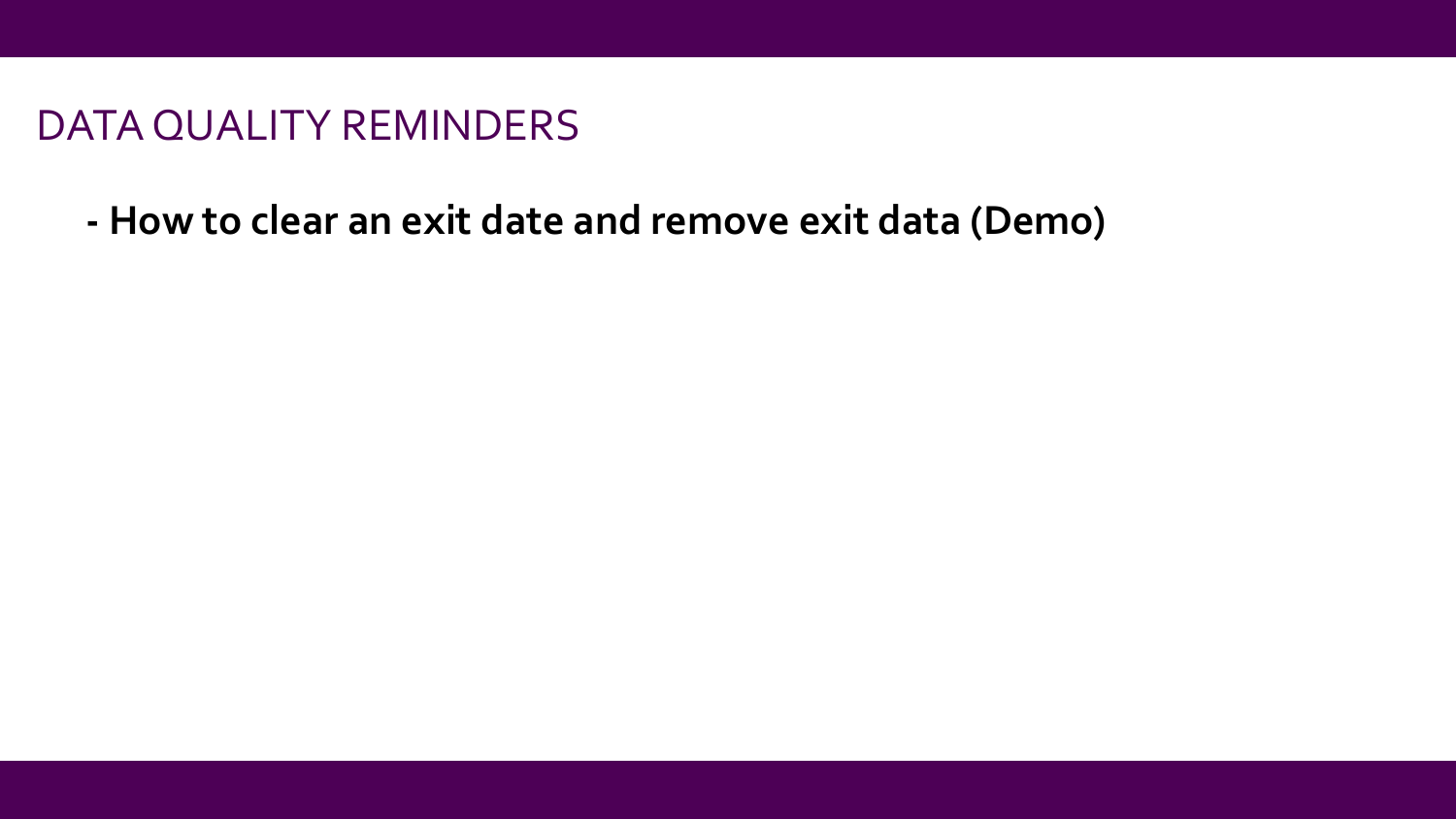Jamie Klinger, *H3* Shelby Ferguson, *H3*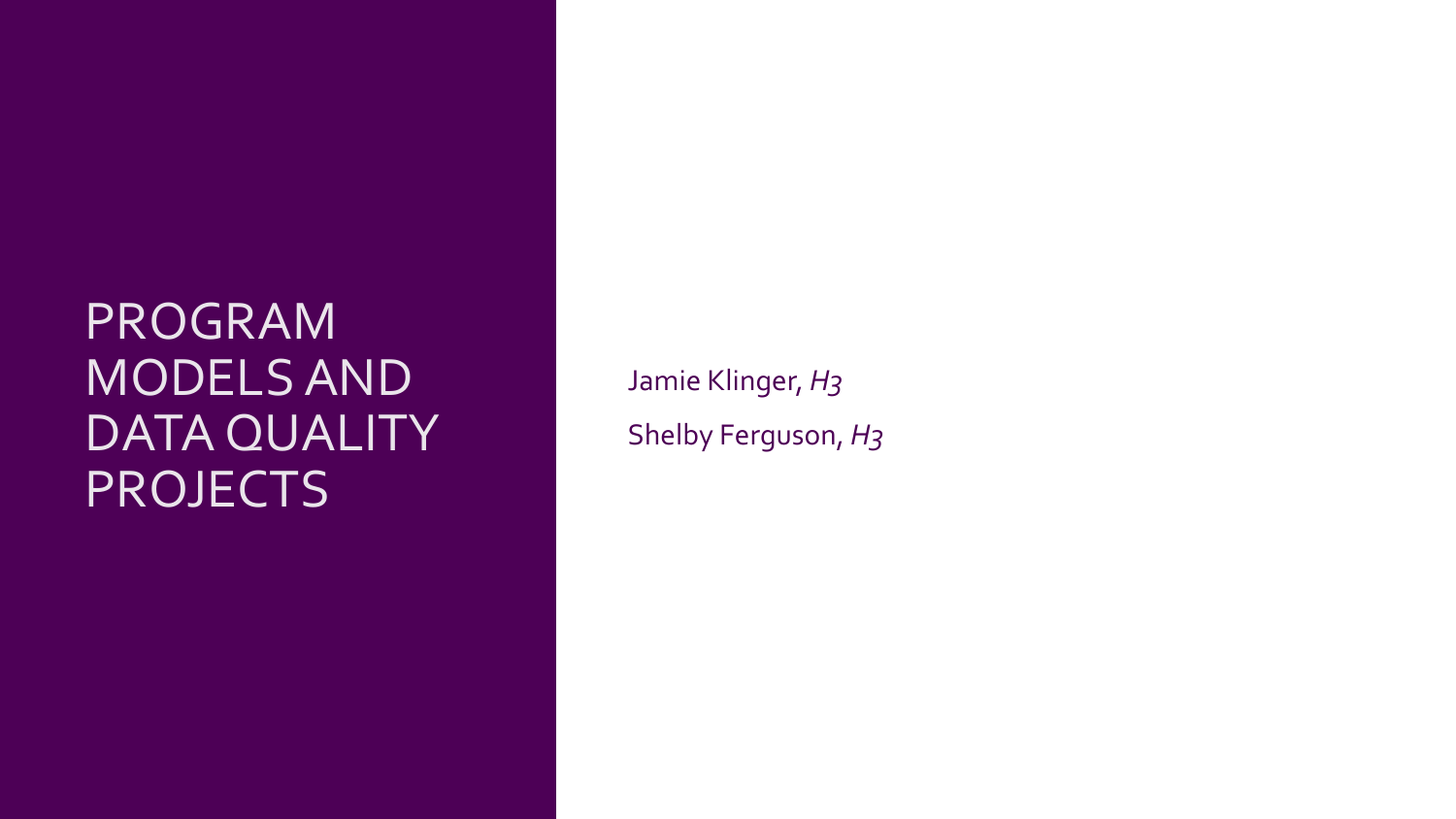## **Data Quality Monitoring Plan (DQMP)**

- A document supplemental to the HMIS Policies and Procedures Manual
- Establishes specific data quality benchmarks for the CoC
- · Identifies the responsibilities of all parties within the CoC regarding data quality
- Establishes a timeframe for monitoring data quality on a regular basis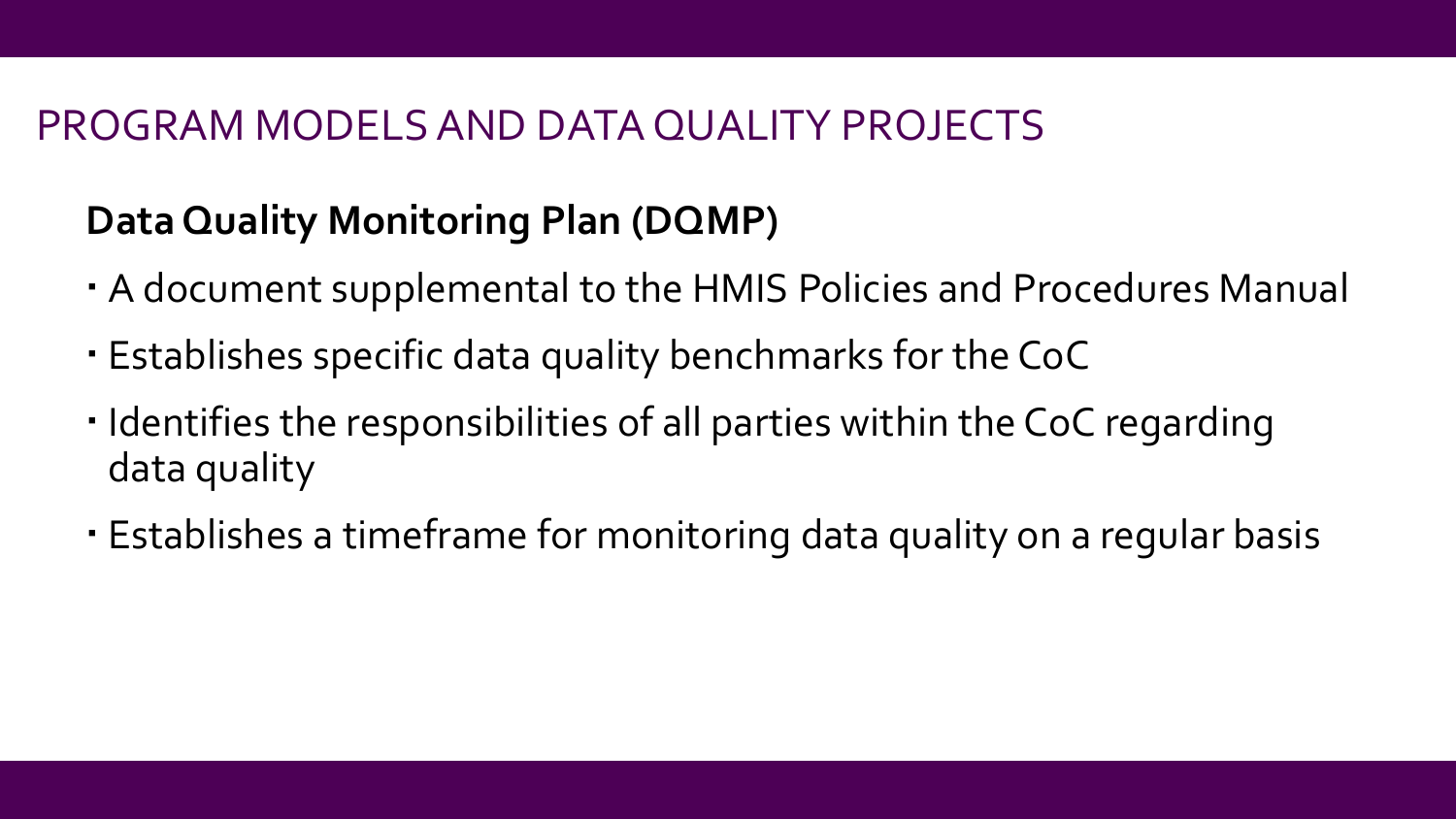## **Data Quality Monitoring Plan (DQMP)**

- H3 RED Team working with Homebase to create a draft plan
- Goal is to have a final draft for this committee by April
- · September: Official rollout and implementation of plan
- Parallel process to Performance Based Contracting (link to doc in chat)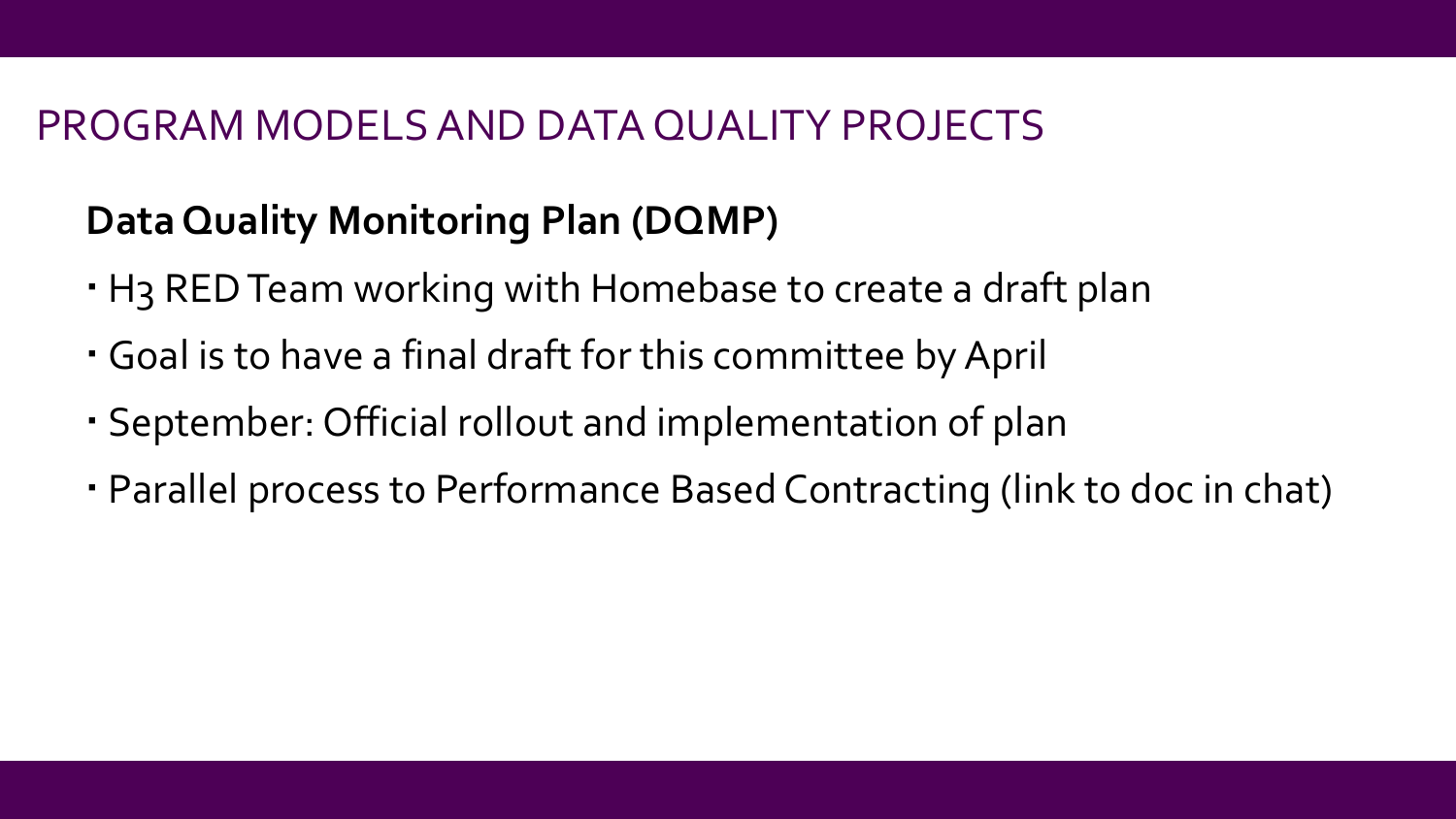## **Performance Based Contracting (requesting feedback)**

- PSH
- RRH
- Rapid Exit
- Emergency Shelter
- CARE Centers
- Outreach
- Prevention/Diversion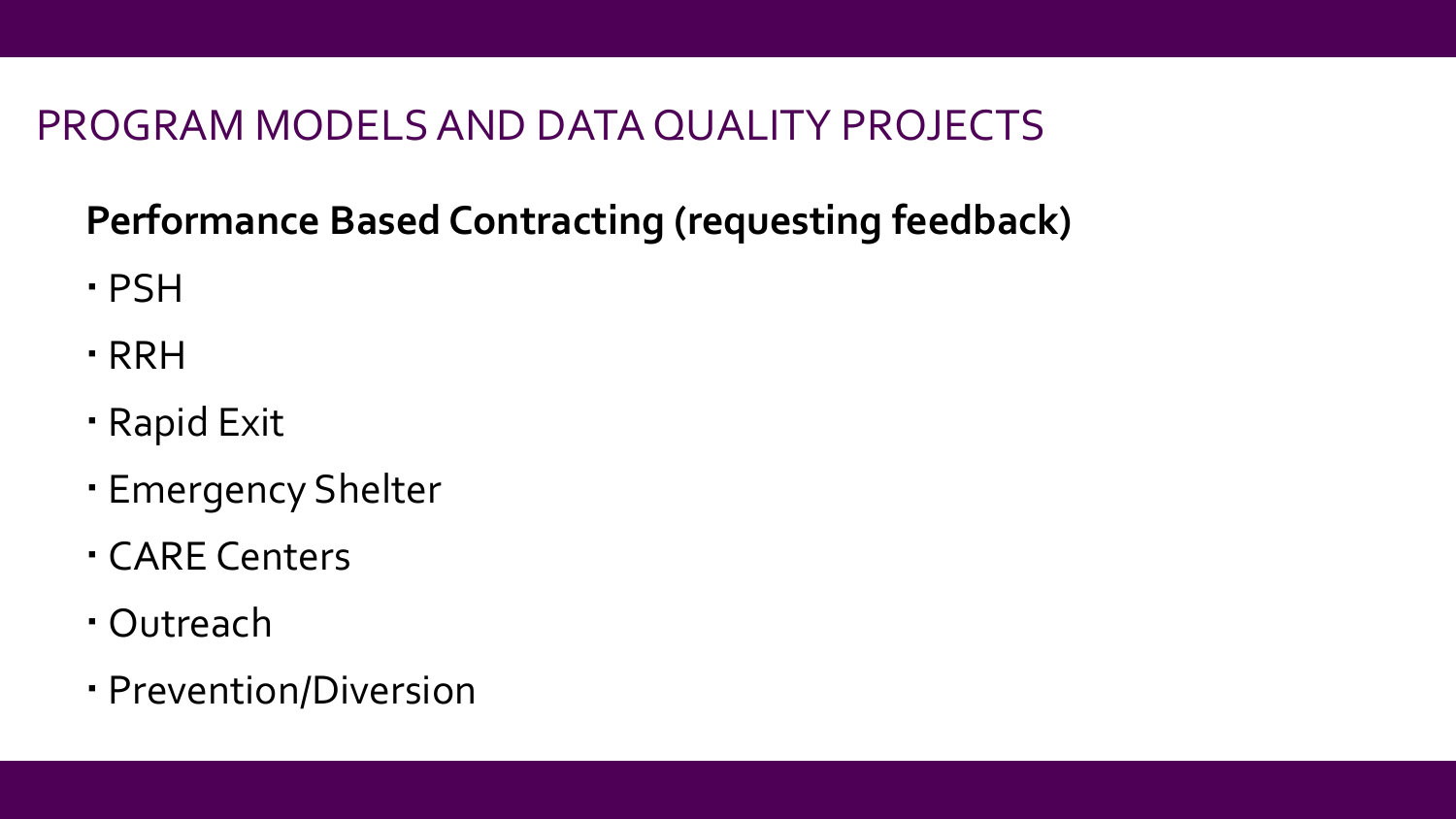## WAYS TO SEND **FEEDBACK**

- **1. Submit feedback via email to: [ContraCostaCoC@cchealth.org](mailto:ContraCostaCoC@cchealth.org)**
- **2. Complete survey on one or more program models: (link survey here)**
- **3. Attend a contract provider specific or general public office hour**
	- **1.Contracted providers received an invitation**
	- **2.General public office hour scheduled for February 22nd, 10am-12pm**
		- **1.Register here: (link)**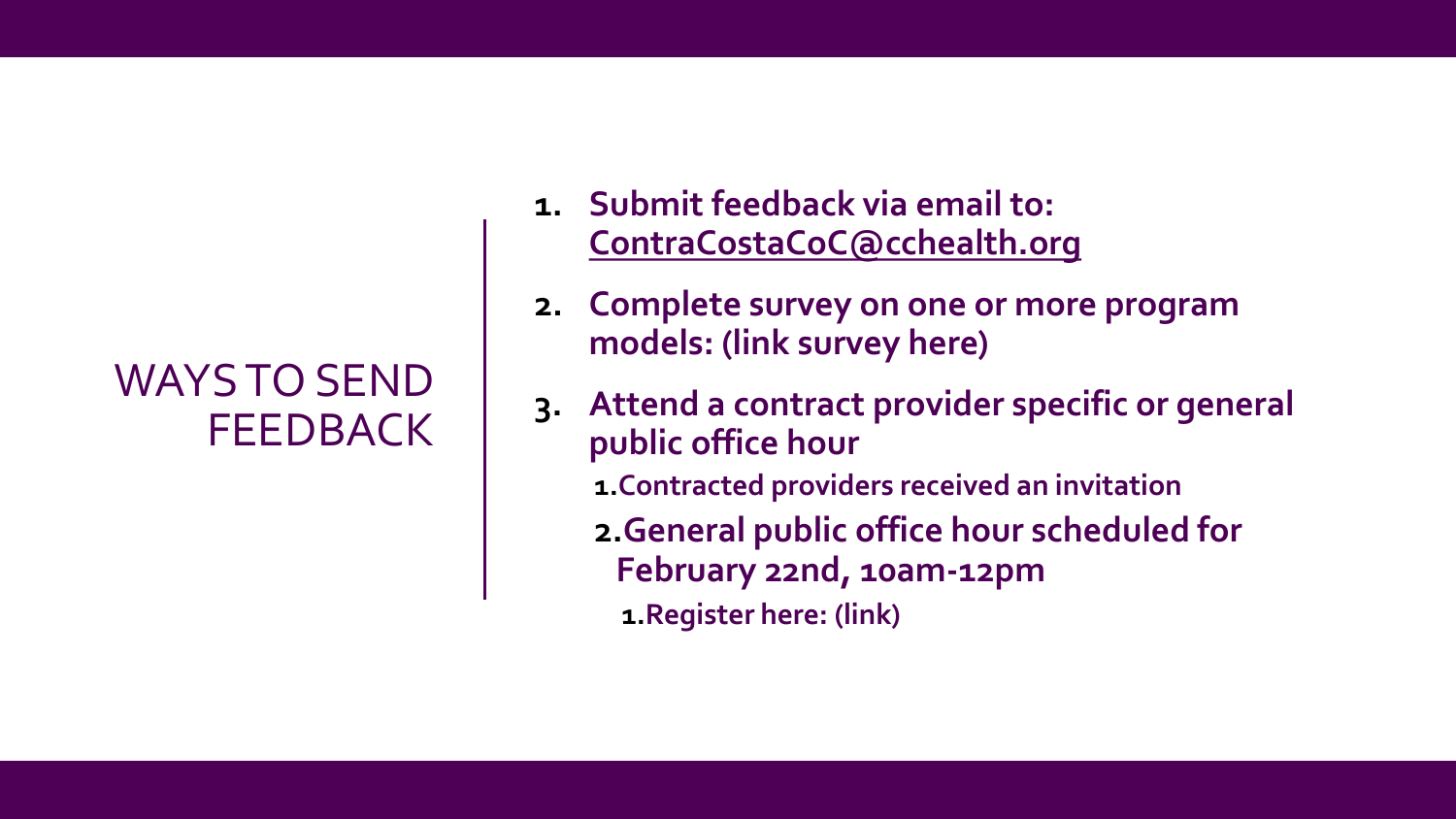## PIT COUNT UPDATES

Jamie Klinger, *H3* Kimberly Thai*, H3*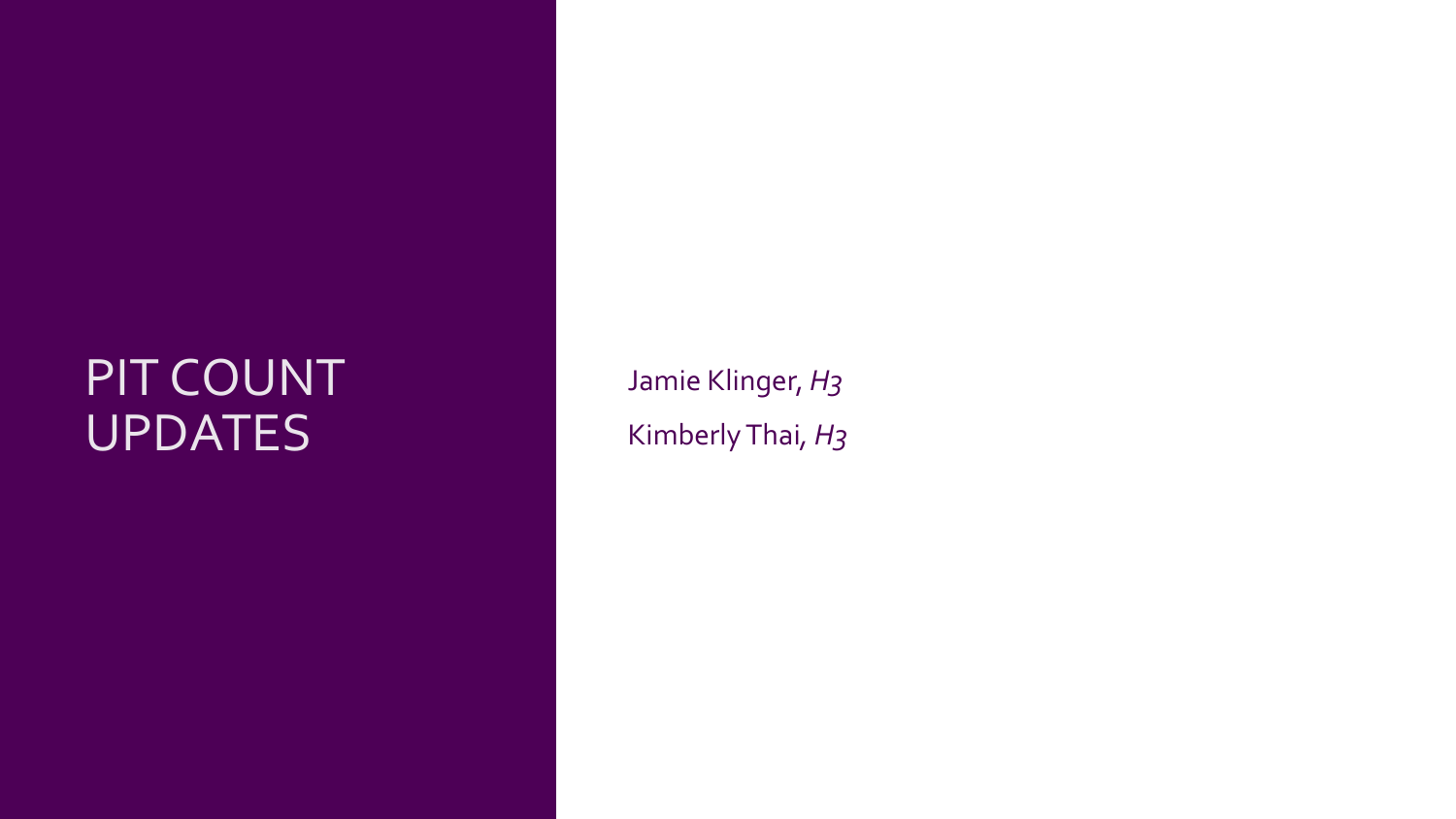## 2022 **UNSHELTERED** POINT IN TIME COUNT

## **Still in need of volunteers for morning of count (Feb 24th):**

- Please sign up in teams of 2-3 (within your pod) using this registration [link.](https://asr.sjc1.qualtrics.com/jfe/form/SV_79Zm8SCb7zix78i)
- · Training will be conducted virtually; information will be emailed to you shortly after registering.
- Teams will be assigned census tracts to canvass on the morning of 2/24 (5-10am) after registering. No kick-off locations; teams will determine where to deploy.
- Data collection will take place on smart phones using Survey123 app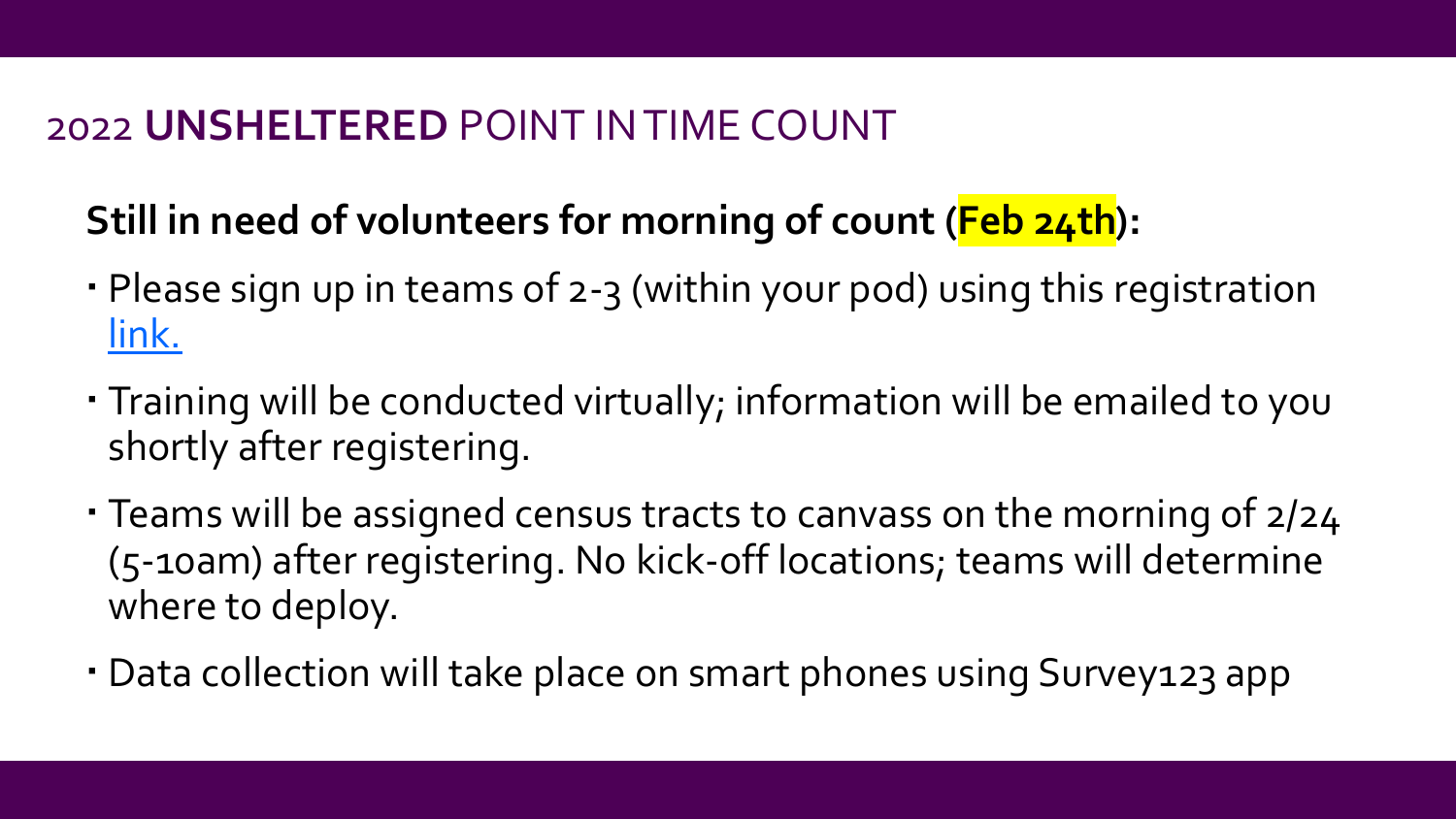## 2022 **SHELTERED** POINT IN TIME COUNT (NIGHT OF FEBRUARY 23)

- For shelter and TH providers participating in HMIS, the necessary information will be run out of HMIS on March 14<sup>th</sup>. **Please ensure all data entry for the month of February is complete and verified by March 10th!**
- For providers not in HMIS, an Excel tracking sheet will be sent today or tomorrow.

## **Final Report and Data Availability**

 Demographic/geographic data won't be published until results are submitted and further analyzed (ETA: mid-Summer)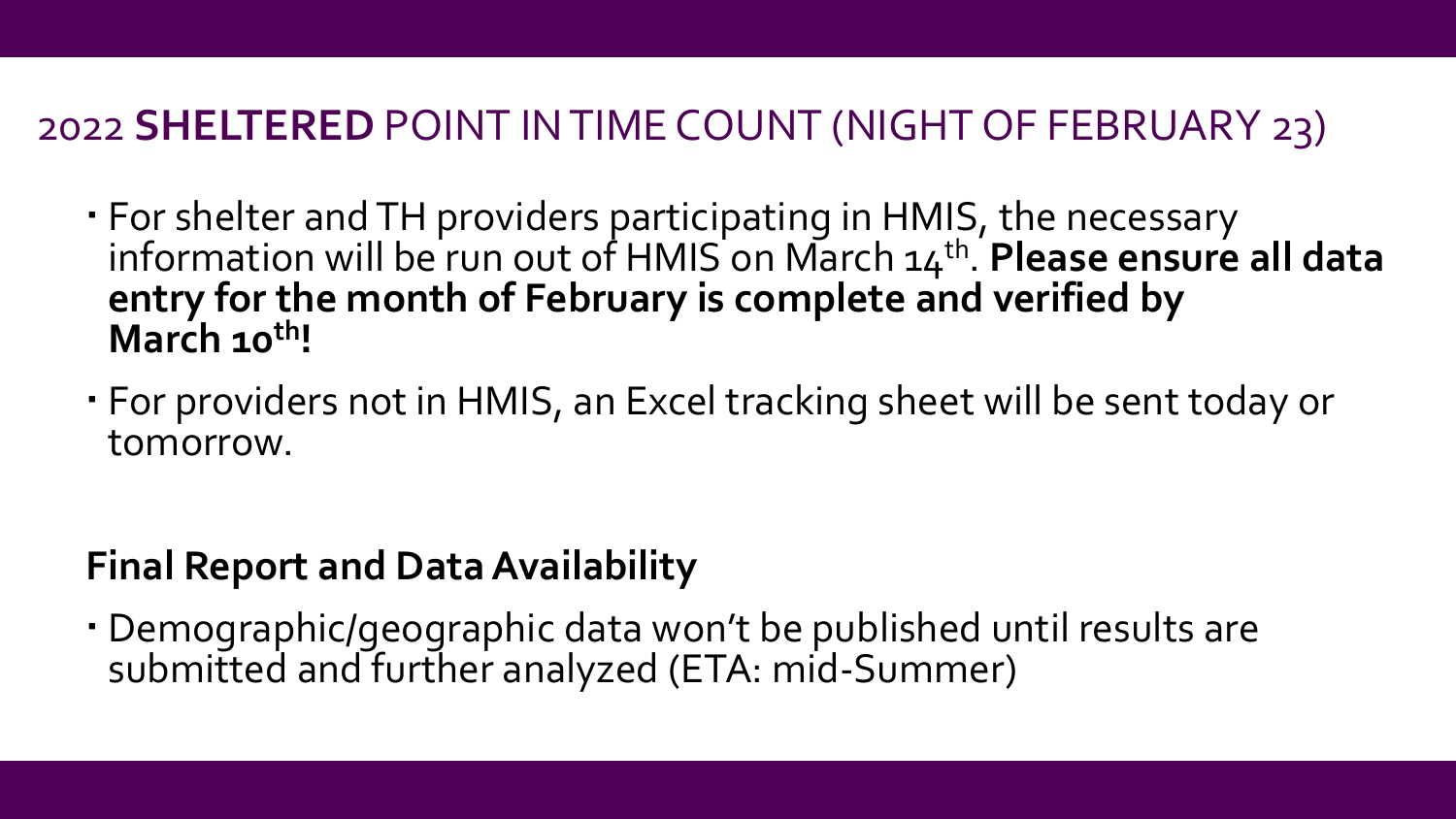### 2022 HOUSING INVENTORY COUNT (NIGHT OF FEBRUARY 23)

 AGoogle Doc will be sent to all Agency Administrators and non-HMIS participating providers today or tomorrow with instructions

| ₹<br><b>Project Name</b>                                    | Project<br>$\equiv$<br>Type | 亏<br><b>Organization Name</b>        | <b>Funding</b><br>Source 1 |                          | <b>Funding</b><br><b>Source</b> | ₹ | <b>Beds</b> for<br>Households $\equiv$<br>w/ Children | <b>Units</b> for<br><b>Household</b><br>s w/<br><b>Children</b> | <b>Beds for</b><br><b>Househol</b><br>$=$<br>ds w/o<br><b>Children</b> | <b>Beds for</b><br><u>Househo</u><br>lds w/<br>only<br><b>Children</b> |
|-------------------------------------------------------------|-----------------------------|--------------------------------------|----------------------------|--------------------------|---------------------------------|---|-------------------------------------------------------|-----------------------------------------------------------------|------------------------------------------------------------------------|------------------------------------------------------------------------|
| Don Brown Shelter                                           | ES                          | <b>Bay Area Community Services</b>   | Other                      |                          | None                            |   |                                                       | 0                                                               | 12                                                                     |                                                                        |
| <b>BACS Delta Landing</b>                                   | ES                          | <b>Bay Area Community Services</b>   | <b>HUD: ESG</b>            |                          | None                            |   | 240                                                   | 169                                                             | 0                                                                      |                                                                        |
| <b>Richmond Marriott NCS</b>                                | ES:                         | <b>Bay Area Community Services</b>   | Other                      |                          | <b>None</b>                     |   | 96                                                    | 36                                                              | 123                                                                    |                                                                        |
| BARM Men's Emergency Shelter                                | ES.                         | <b>Bay Area Rescue Mission</b>       | Other                      |                          | None                            |   | 0                                                     | 0                                                               | 48                                                                     |                                                                        |
| <b>BARM Women and Families</b><br>Shelter                   | ES <sup>1</sup>             | <b>Bay Area Rescue Mission</b>       | Other                      |                          | None                            |   | 42                                                    | 12                                                              | 33                                                                     |                                                                        |
| <b>BARM Men's Transitional</b><br><b>Housing Program</b>    | <b>TH</b>                   | <b>Bay Area Rescue Mission</b>       | Other                      | $\overline{\phantom{a}}$ | None                            |   | 0                                                     | 0                                                               | 77                                                                     |                                                                        |
| <b>BARM Women and Family</b><br><b>Transitional Housing</b> | ΤH <sub>1</sub>             | <b>Bay Area Rescue Mission</b>       | Other                      |                          | None                            |   | 20                                                    | 8                                                               | 25                                                                     | 0                                                                      |
| Berkeley Food and Housing SSVF<br><b>Rapid Rehousing</b>    | <b>RRH</b>                  | Berkeley Food and Housing<br>Project | VA: SSVF                   |                          | None                            |   |                                                       |                                                                 | 5                                                                      |                                                                        |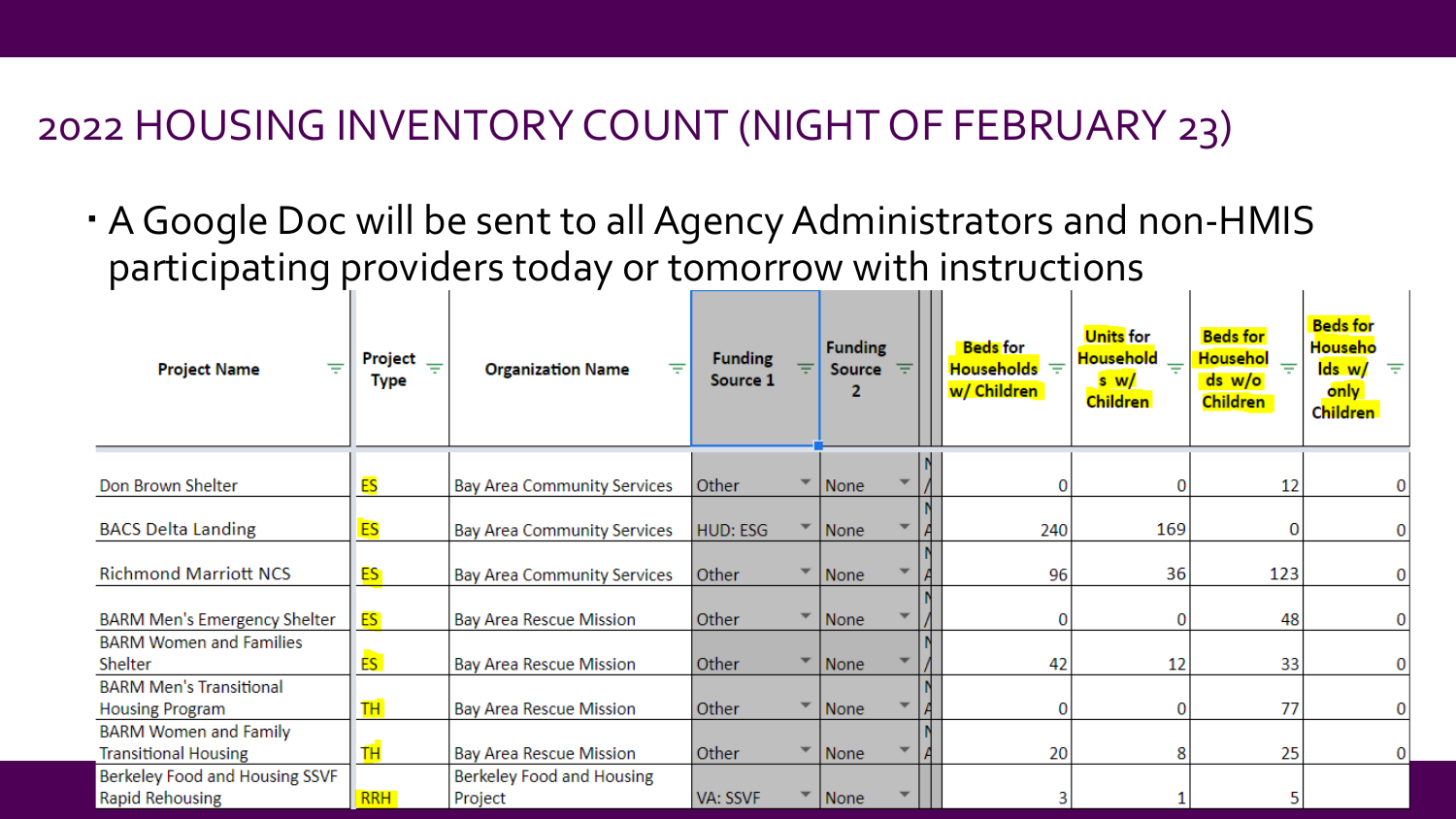## 2022 HOUSING INVENTORY COUNT (NIGHT OF FEBRUARY 23)

- On or before February 24th, please ensure all beds/programs operated by your agency are reflected on the spreadsheet
- For RRH programs, "no. of beds" is defined as the number of beds available for use the night of the 23rd, which is usually equal to the number of people moved in as of that night.
- For voucher-based PSH programs, "no. of beds" is defined as the total number of vouchers, whether in use or not
- For site-based PSH programs, this would be the number of beds on site.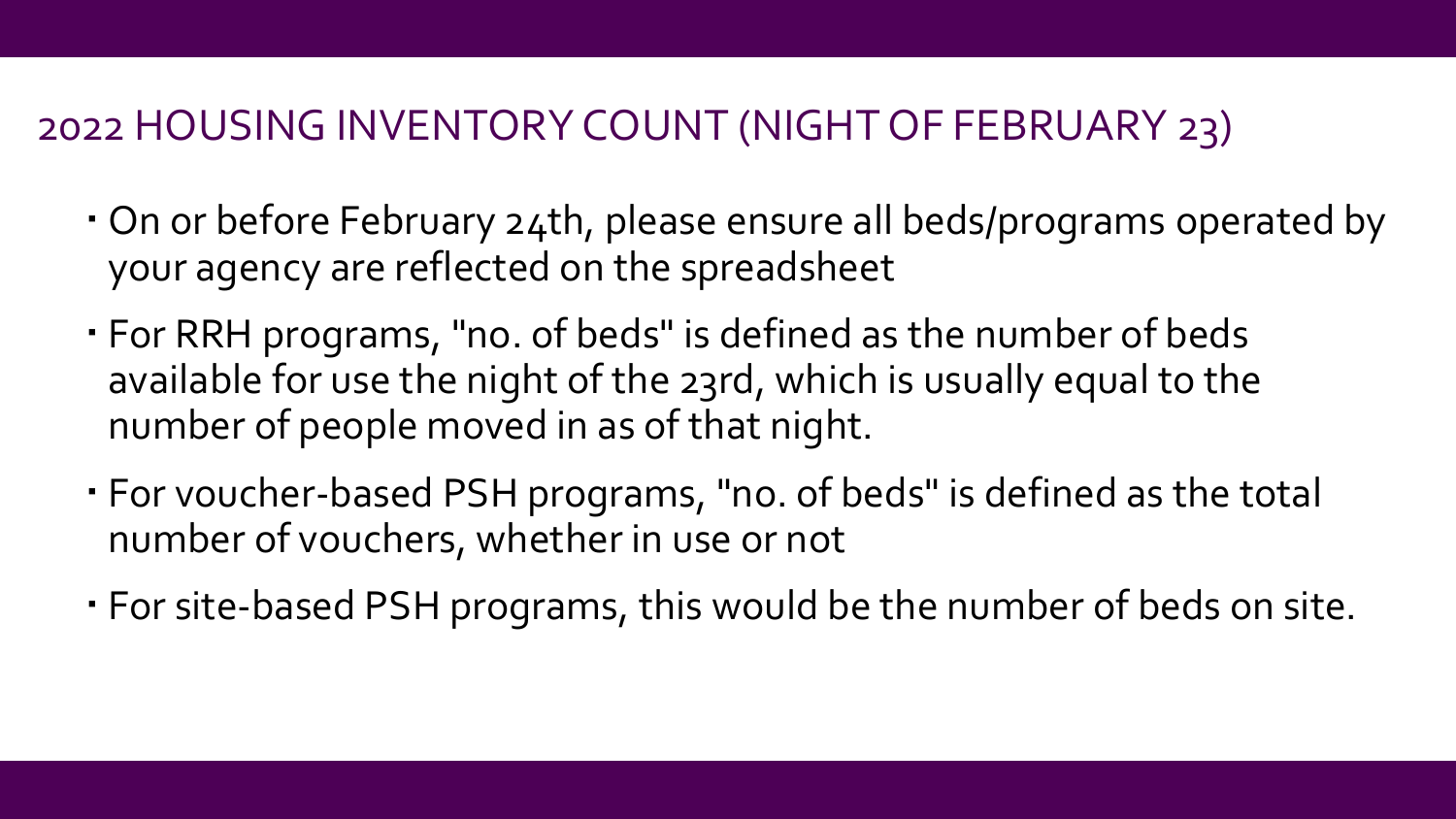## EMERGENCY HOUSING VOUCHER UPDATES

Shelby Ferguson, *H3*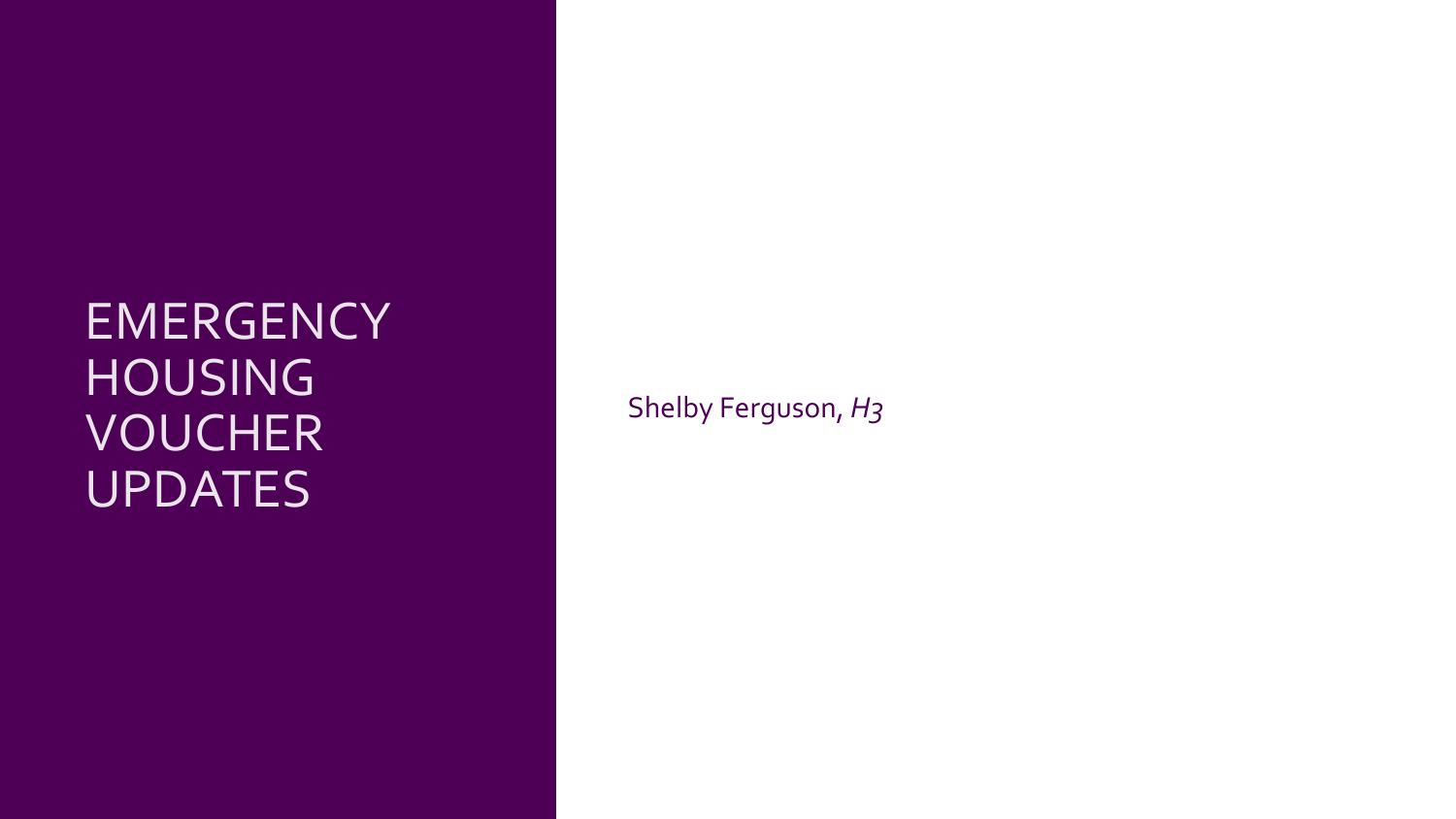# EMERGENCY HOUSING VOUCHER UPDATES

- 201 total vouchers
- Prioritized groups:
	- Long term shelter stayers
	- Permanent Supportive Housing Move On
- Sent 80 referrals to Housing Authority to date
- Of those, 65 have received their voucher and are searching for housing
- First voucher program tracked in HMIS!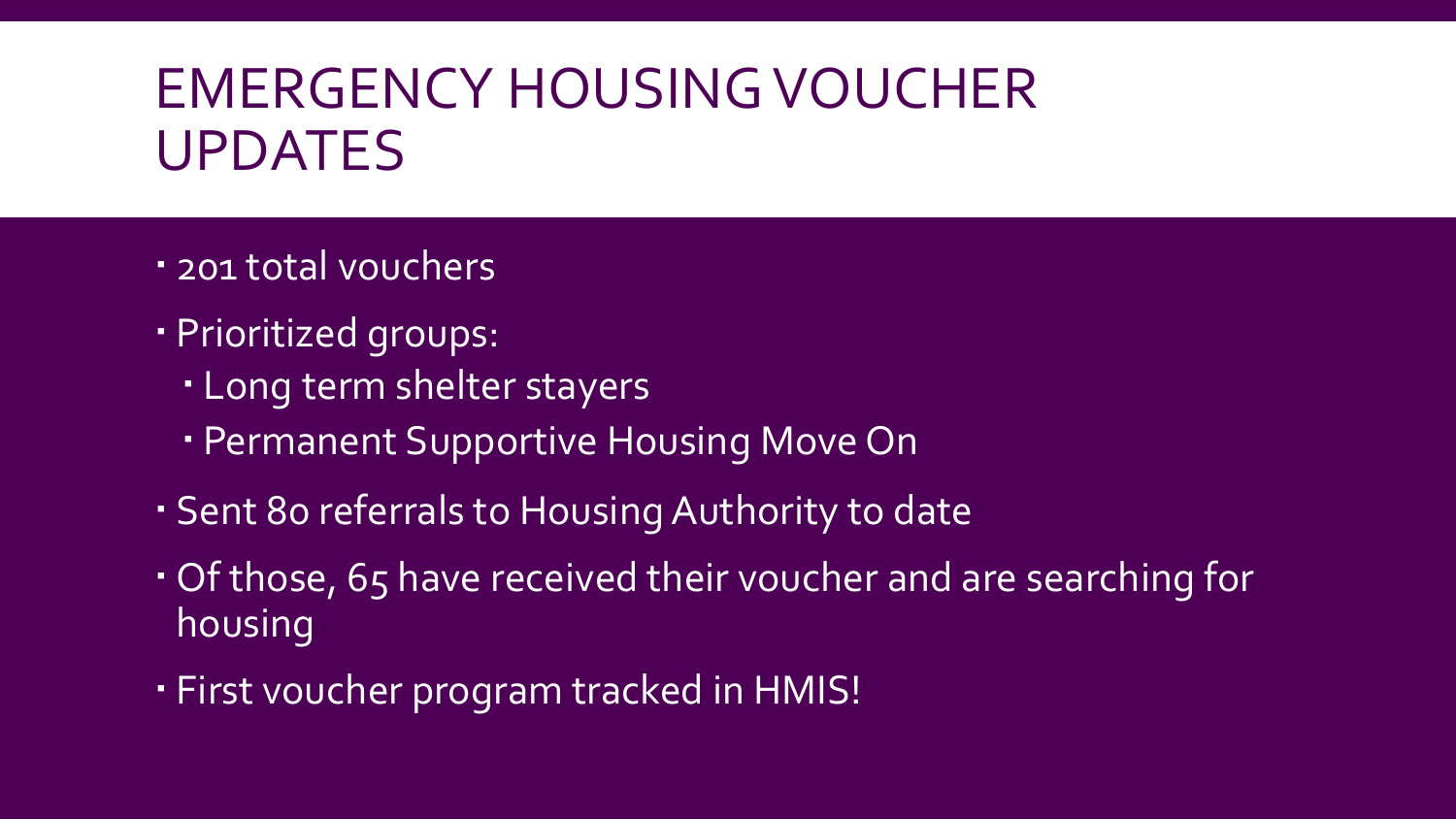## Q&A All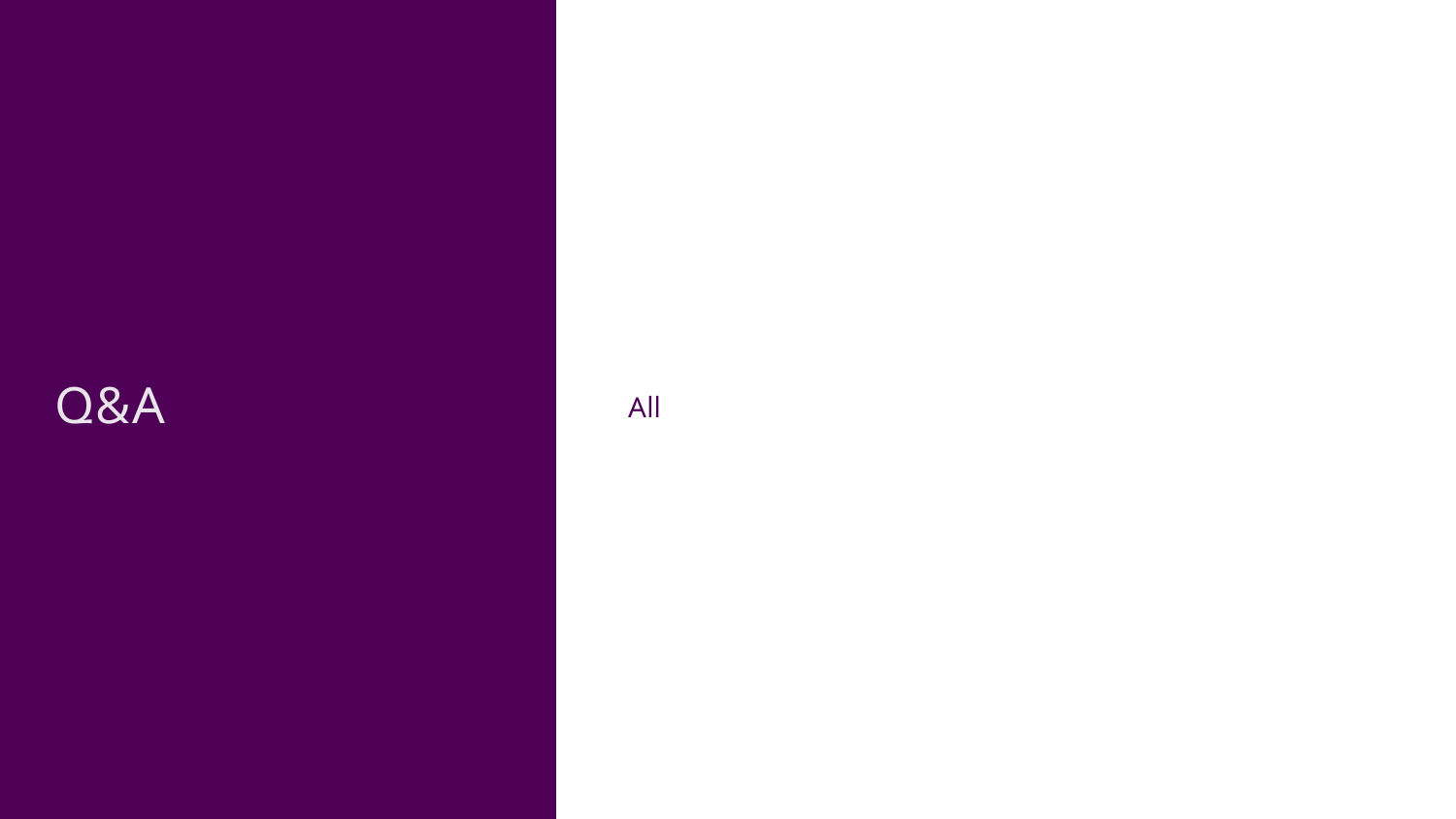## ADJOURN

**Next Meeting:** Tuesday, March 15th from 3:00-4:00pm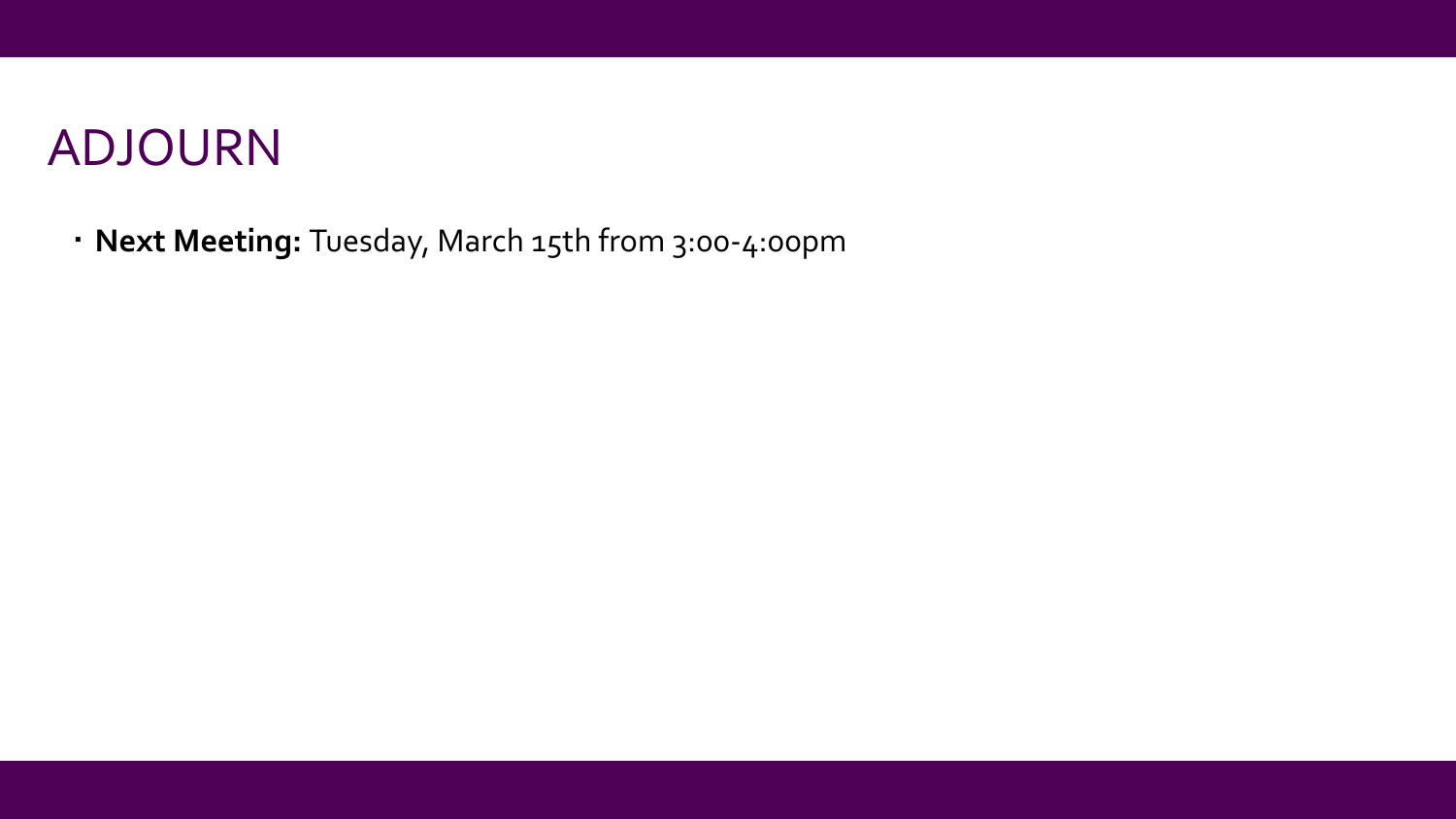

#### CONTRA COSTA HMIS POLICY COMMITTEE

**Tuesday, January 18, 2022 from 3:00-4:00pm Recording link:**<https://youtu.be/V2yko95kz7U>

#### MEETING MINUTES

#### **Welcome & Introductions**

Justin Jarratt (CC Crisis Center – 211), Gabriel Lemus, (Contra Costa Department of Conservation and Development), Jo Bruno (COH Council Member), Dale Harrington (Community Member), Jai De Lotto (Dept. of VA CES), Jaime Jenett (H3), Shelby Ferguson (H3: CES), Carlos Silva (H3: RED), Dana Ewing (H3: RED), Jamie Klinger, (H3: RED), Jasmine Harvey, (H3: RED), Kimberly Thai (H3: RED), Michael Fischer (H3: Programs), Mike Callanan (H3: CORE), Natalie Siva (H3: CES), Tammy Stoicich (H3: RED), Mark Mora (Homebase), Alex Atkinson (Hope Solutions), Sara Marsh (Hope Solutions), Tony Ucciferri, (Housing Authority of Contra Costa County), Bertha Lopez (Hume Center), Sharon Osterweil (Lifelong Medical), Gina Hernandez (Shelter, Inc.) Janel Fletcher (SHELTER, Inc.), Marjolein Daas (Trinity Center), Teri Lundvall (Winter Nights Family Shelter, Inc.), Irma Bodden, (REP Program)

#### **Public Comment**

- Members of the public were invited to comment on items not listed on the agenda.
- No public comments were made.

#### **System Administrator Updates**

Kimberly Thai, H3, provided the following updates:

- **Well Being Data Element:** It was shared that HUD has released a new training resource for the Well Being questions that were added to the Data Standards last October. The training resource covers why these questions were added, how to ask these questions to clients, preferred language, etc. A link to the resource was shared in the chat and Kimberly encouraged everyone to distribute it amongst their staff. (Link: <https://shar.es/aW94ly> )
- **HUD SPM (Systemwide Performance Measures Report**): The RED team has sent out an email to providers about past due annual assessments. Agencies who are behind in their annual assessments were asked to clean it up by the end the January. Kimberly reminded everyone that the HUD SPM uses the annual assessment data to measure income growth and employment for clients who are in the program for over 365 days. The deadline to submit the HUD SPM is February 28<sup>th</sup>.
- **HUD LSA (Longitudinal Systemwide Analysis Report**): H3 submitted the LSA report in December and it is currently being reviewed by HUD.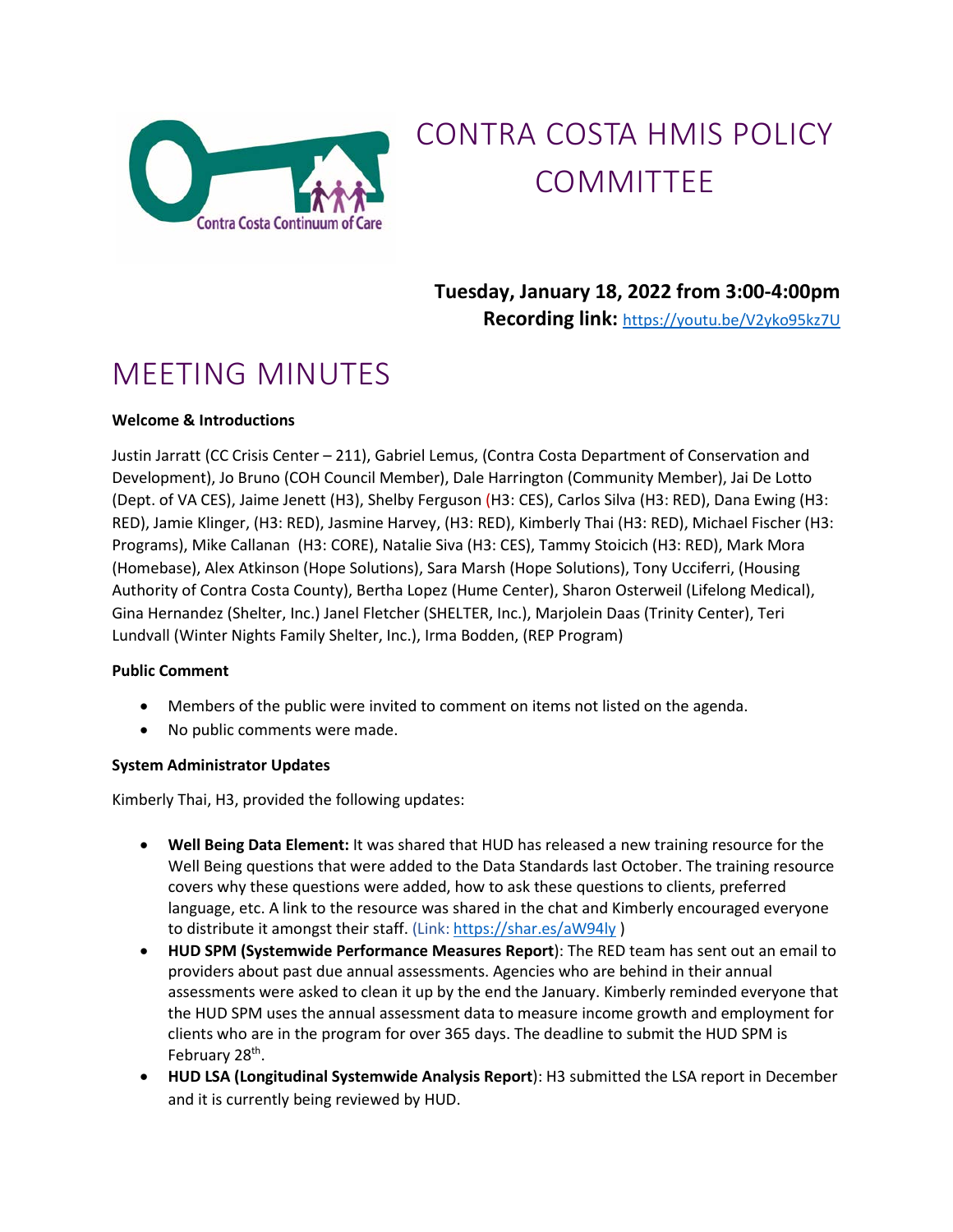- **Script to correct Disabling Condition field:** The H3 team has created a script that can correct errors in the Disabling Condition field, and feedback was requested from the group. The purpose of this script is to correct conflicting data in this particular area. The group decided to only change erroneous No answers to Yes, assuming all criteria for Disabling Condition Y/N is met. RED Team will update the script to only change erroneous No answers to Yes, and not update erroneous Yes answers to No.
- **HMIS Invoicing:** The 2021-2022 invoices for agency HMIS licenses have been delayed. Kimberly presented two options for the best way to move forward and asked the group for feedback: A) One invoice, billed at the end of fiscal year; Or B) One invoice at the beginning of the fiscal year for all license renewals, then additional invoices as new licenses are purchased during the year (pro-rated). Many members voted for option B, which is the current option. The 2021-2022 invoices will be sent to agencies end of January.

#### **PIT and HIC Updates**

• Jamie Klinger, H3, announced that the Point-in-Time count this year was postponed to the last 10 days of February due to the significant increase of positive cases of COVID-19 Omicron. This change was approved by HUD. The Sheltered Count will be on the night of February 23 and the Unsheltered Count will be the morning of February 24. Jamie shared that there is a need to find volunteers for the Unsheltered Count on February 24 and encouraged people to register. A link to the registration was included in the chat. (Link:

[https://asr.sjc1.qualtrics.com/jfe/form/SV\\_79Zm8SCb7zix78i\)](https://asr.sjc1.qualtrics.com/jfe/form/SV_79Zm8SCb7zix78i)

- Jaime Klinger presented a slide about how the survey sampling will be done following the Unsheltered Count. The RED team will be reaching out to get support and to identify people who will conduct 1:1 interviews for about 500 sheltered and unsheltered individuals.
- Kimberly Thai, H3, presented a slide for the annual Sheltered Count that will be performed on February 23rd. The count will include homeless individuals that are in shelter and in transitional housing regardless of funding source and participation level in HMIS. For agencies that participate in HMIS, all data entry for the month of February needs to be complete and verified by March  $10^{th}$ . The information will be run out of HMIS on March  $14^{th}$ . For those agencies that are not in HMIS, the RED team will be sending an Excel tracking sheet prior to February  $23^{\text{rd}}$ .
- Kimberly Thai, H3, shared a slide about the Housing Inventory count, which is the count of homeless beds as of February 23<sup>rd</sup>. The RED team will be sending a Google Doc to all agencies. A Google Doc sample from previous years was shown.

#### **Updated CCC Data Quality Dashboard**

Tammy Stoicich, H3, provided the following updates:

• Tammy provided a live demonstration of the Data Quality Dashboard, specifically about how to use report filters to narrow down the search to only include a specific agency, and also covered data quality errors.